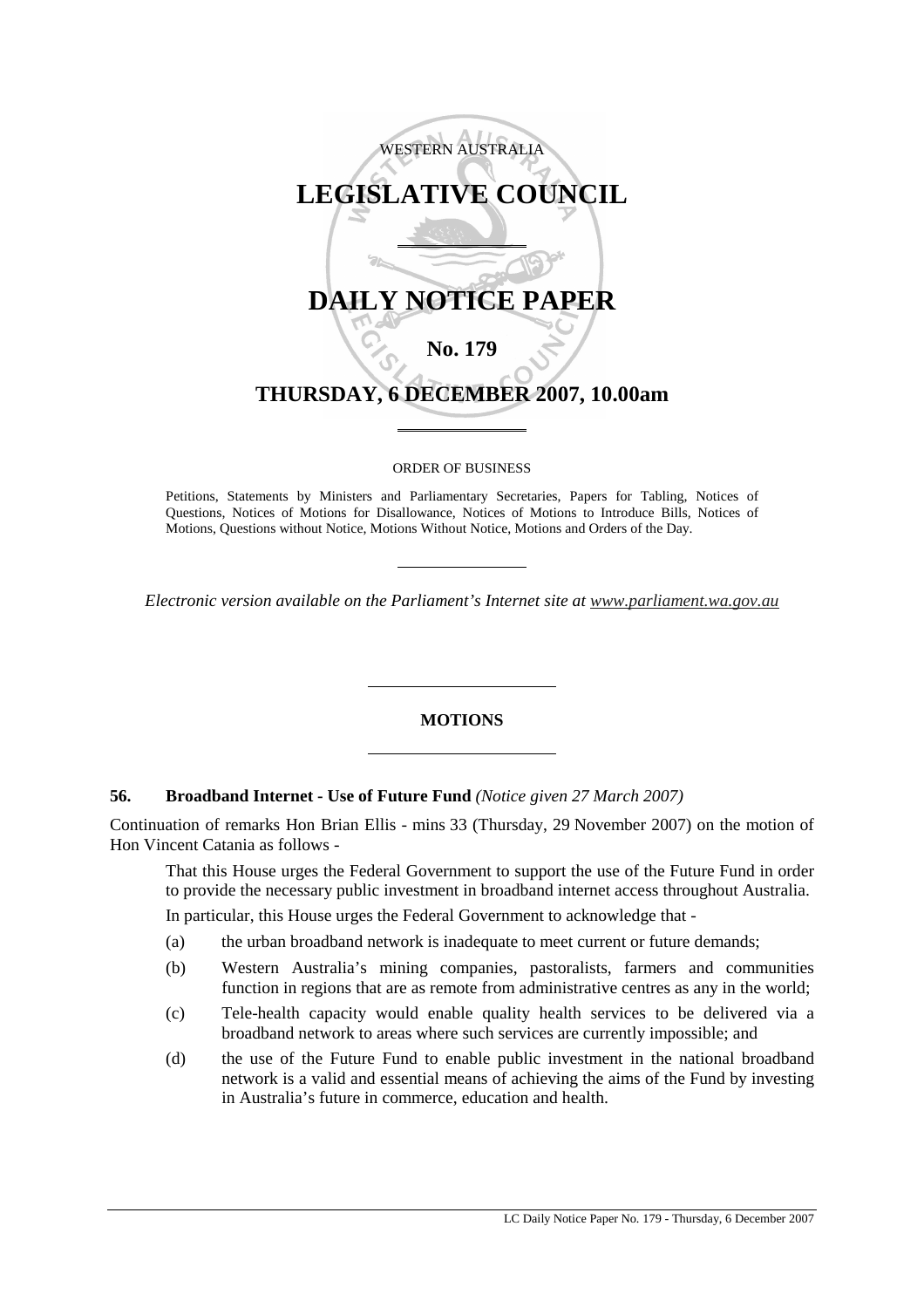# **57. Aboriginal Child Health Survey** *(Notice given 3 April 2007)*

Hon Barbara Scott: To move -

That this House -

- (1) Urges the State Government to take seriously the Western Australian Aboriginal Child Health Survey - Strengthening the Capacity of Aboriginal Children, Families and Communities (Volume 4);
- (2) Set some realistic and achievable time frames for the implementation of the recommended actions;
- (3) Establish an inter-government agency approach to prioritising the recommended actions; and
- (4) Ensure programs build capability in families and communities with Aboriginal and Torres Strait Islander children.

# **61. Fair Employment Advocate - Helen Creed** *(Notice given 7 June 2007)*

Hon Norman Moore: To move -

- (1) That the Minister for Child Protection representing the Minister for Employment Protection table, within three days of this order, the following documents in relation to the appointment of Ms Helen Creed as Fair Employment Advocate -
	- (a) advice provided by the Department of Consumer and Employment Protection to the Director General of the Department of Premier and Cabinet; and
	- (b) the recommendation of the Director General of the Department of Premier and Cabinet to the Minister for Public Sector Management.
- (2) If the House is not in session and sitting when the documents the subject of the order are due to be tabled, the Minister for Child Protection is to transmit the documents to the Clerk of the Legislative Council and the documents are to be taken to have been laid before the House.

### **62. Alcoa - Supplementary Property Purchase Plan** *(Notice given 19 June 2007)*

Hon Robyn McSweeney: To move -

That given the serious concern expressed by landholders regarding the compensation processes related to the current Alcoa expansion, the Standing Committee on Environment and Public Affairs be required to conduct an inquiry into the fairness and just terms of the *Supplementary Property Purchase Program* (SPPP) and to report back by 14 August 2007.

### **63. Health, Education and Law and Order - Crises** *(Notice given 27 September 2007)*

Hon Ray Halligan: To move -

That this House condemns the Government for refusing to acknowledge that over its terms in office it has contributed to the crises continuing to plague our communities in the areas of health, education and law and order.

# **64. Joint Standing Committee on the Commissioner for Children and Young People - Establishment** *(Notice given 24 October 2007)*

Hon Barbara Scott: To move -

- (1) pursuant to section 51 of the *Commissioner for Children and Young People Act 2006*, a Joint Standing Committee on the Commissioner for Children and Young People be appointed by the Legislative Council and the Legislative Assembly; and
- (2) the terms of reference of the Joint Standing Committee be as contained in the Schedule annexed,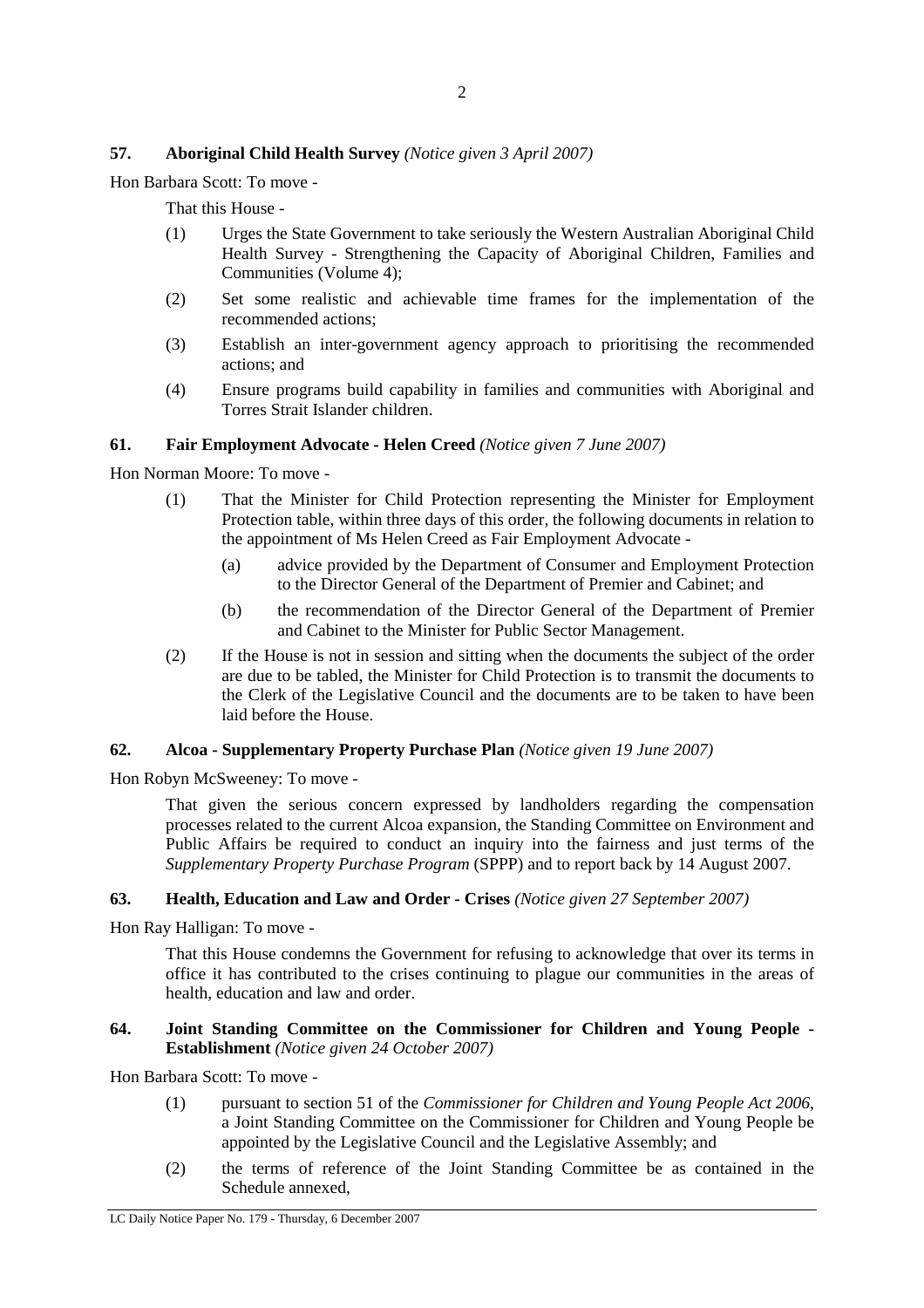and seeks the concurrence of the Legislative Assembly.

#### **SCHEDULE**

#### **9. Joint Standing Committee On The Commissioner For Children And Young People**

- 9.1 A Joint Standing Committee on the Commissioner for Children and Young People is established.
- 9.2 The Committee consists of 4 members, two of whom are appointed from each House. The Chairman must be a member of the Legislative Council.
- 9.3 A quorum is two members of whom at least 1 is a Member of the Council and 1 a Member of the Assembly.
- 9.4 A report of the Committee is to be presented to each House appointed for the purpose by the Committee.
- 9.5 The Committee will not meet while either the Assembly or the Council are actually sitting unless leave is granted by the relevant House(s).
- 9.6 Without limiting the effect of anything contained in these terms of reference, Chapter XXII of Standing Orders, the Standing Orders of the Council relating to standing committees will be followed as far as they can be applied.
- 9.7 It is the function of the Committee to
	- (a) monitor and review the performance of the functions of the Commissioner for Children and Young People established under the *Commissioner for Children and Young People Act 2006*;
	- (b) monitor the relationship between the Commissioner for Children and Young People and the Minister;
	- (c) monitor the effectiveness or otherwise of Commissioner for Children and Young People;
	- (d) examine such annual and other reports of the Commissioner for Children and Young People as the Committee thinks fit and all public sector offices, agencies and authorities for any matter which appears in, or arises out of, any such report and is relevant to the other functions of the Committee;
	- (e) examine the annual budget of the Commissioner for Children and Young People and make recommendations to the Treasurer in relation to that budget; and
	- (f) report to Parliament in relation to:
		- (i) whether any changes should be made to the *Commissioner for Children and Young People Act 2006* or any other legislation;
		- (ii) any review of the Act; and
		- (iii) any other matter relevant to its terms of reference.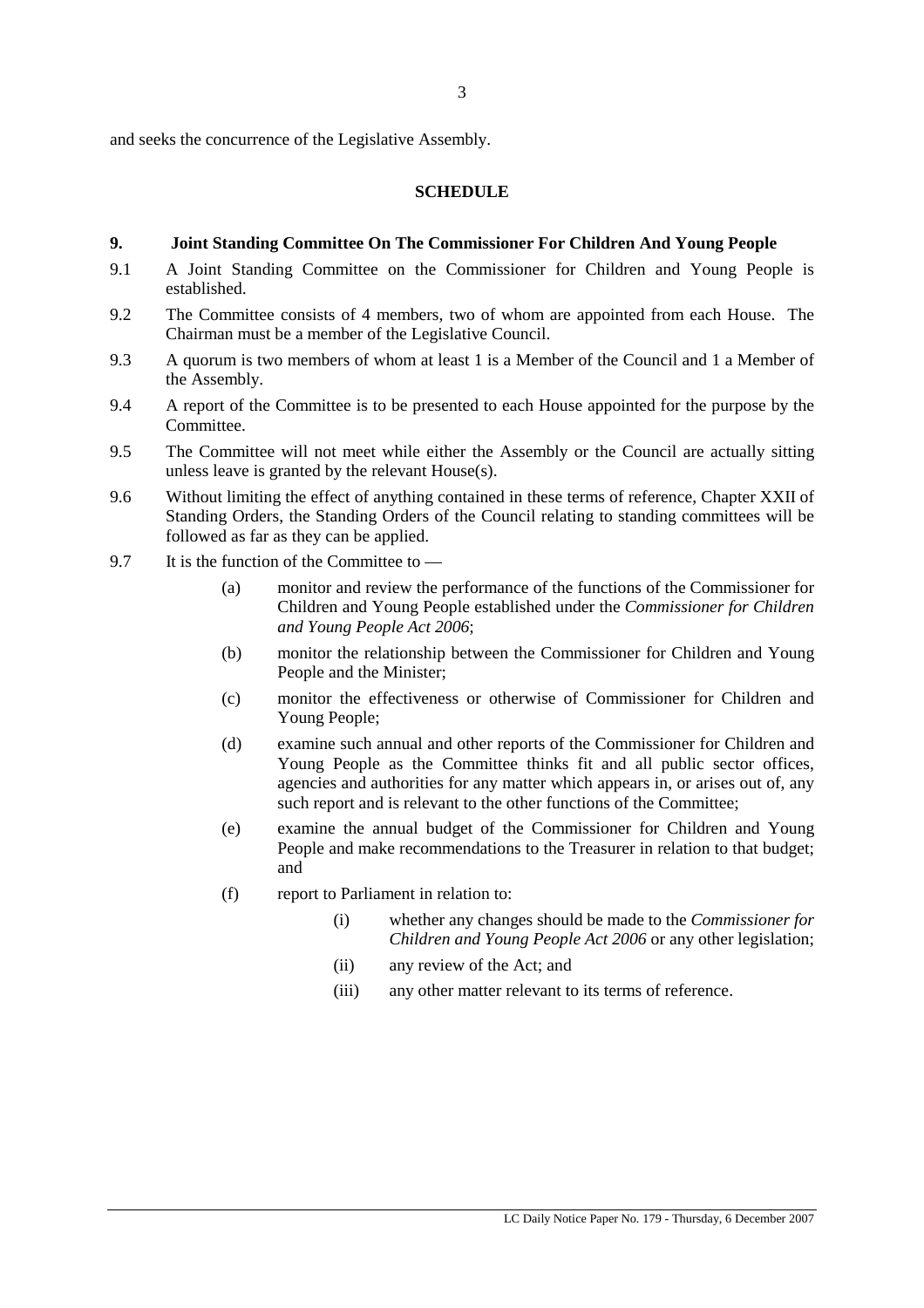# **66. Referral to Standing Committee on Public Administration** *(Notice given 13 November 2007)*

Hon Helen Morton: To move -

That this House directs the Public Administration Committee to inquire into matters following disclosure by Mr Chris Read in 1999 of inappropriate practices regarding the OSCAR project whilst he was working at the Office of the Ombudsman. In particular, the Committee should consider -

- (1) Contractual arrangements with Mr Chris Read whilst he was working in the Ombudsman's Office.
- (2) Circumstances relating to the transfer of Mr Read from the Ombudsman's Office to the Department of Premier and Cabinet.
- (3) Actions taken by various government departments in relation to Mr Read regarding this matter.
- (4) Legislative changes necessary to ensure that people who work in the Ombudsman's Office have access to objective and impartial investigation and, if appropriate, redress relating to internal administrative decisions.

# **67. Greater Bunbury Regional Scheme** *(Notice given 22 November 2007)*

Hon Nigel Hallett: To move -

That this House acknowledges the shortcomings of the Greater Bunbury Regional Scheme and calls on the Carpenter Government to address the following as a matter of utmost urgency -

- (1) The Government to provide adequate resources immediately to update the scheme.
- (2) The Government to provide adequate resources to manage the current and additional lands acquired or listed as regional open space.
- (3) The scheme to be extended to include the Shires of Collie and Donnybrook-Balingup.
- (4) The concerns of private property owners be more adequately addressed.

### **68. Education - Behaviour Management and Pastoral Care** *(Notice given 4 December 2007)*

Hon Peter Collier: To move -

That this House expresses its concern at the lack of comprehensive and effective behaviour management and pastoral care strategies in Western Australian public schools.

### **69. Commodity Timber Products** *(Notice given 5 December 2007)*

Hon Paul Llewellyn: To move -

That in light of the Forest Product Commission's poor financial performance in the native forest sector; the failure of regulation and compliance of native forest logging; the impact of logging on the habitat of vulnerable species; the compelling evidence of native forest ecosystems at risk of irreparable damage; and the compounding impact of climate change, this House calls on the Government to -

- (1) Set in place a full transition to plantation and farm forestry for the production of commodity timber products currently derived from native forests.
- (2) Develop an exit strategy for the native forest commodity timber industry in the course of the mid term review of the Forest Management Plan, to be implemented in the term of the current Forest Management Plan ending in 2013.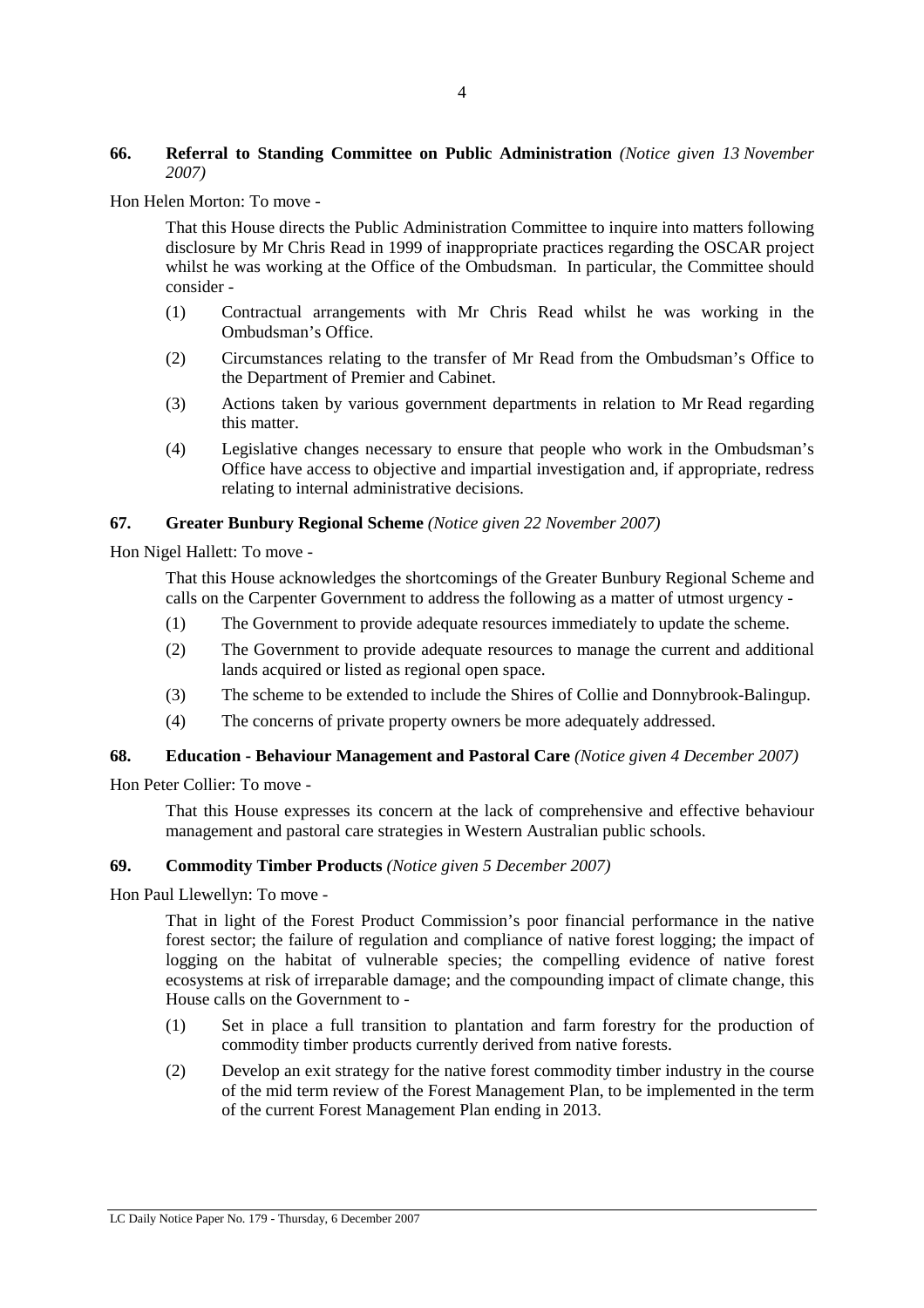(3) Put in place an independently refereed, scientifically based program to restore the ecological integrity of native forests which underpins the delivery of clean air, clean water, carbon sequestration, biodiversity and natural heritage values of the South West region.

# **70. Regulation of Lobbyists** *(Notice given 5 December 2007)*

Hon Giz Watson: To move -

That a Joint Select Committee be appointed to -

- (1) Inquire into and report on regulation of lobbyists in Western Australia, and in particular to -
	- (a) review the State Government's Contact with Lobbyists Code and Register of Lobbyists;
	- (b) consider the application of a lobbyists code and register to apply to contact between lobbyists and all Members of Parliament; and
	- (c) consider whether legislation is required to further regulate the activities of lobbyists in Western Australia.
- (2) Inquire into and report on the appropriateness of the powers and penalties provided for in the *Parliamentary Privileges Act 1981* and *The Criminal Code* in respect to breaches of parliamentary privilege and contempts of parliament and requests the Legislative Assembly to agree to a similar resolution.

# **MOTIONS FOR DISALLOWANCE**

 $\overline{a}$ 

 $\overline{\phantom{a}}$ 

**113. Poisons Amendment Regulations (No. 4) 2007** *(Notice given 5 December 2007 moves pro forma on Wednesday, 20 February 2008)* 

Hon Ray Halligan: To move -

That the *Poisons Amendment Regulations (No. 4) 2007* published in the *Gazette* on 2 October 2007 and tabled in the Legislative Council on 18 October 2007 under the *Poisons Act 1964*, be and are hereby disallowed. (Tabled paper 3409).

**114. Workcover WA Guides for the Evaluation of Permanent Impairment - Second Edition** *(Notice given 5 December 2007 moves pro forma on Wednesday, 20 February 2008)* 

Hon Ray Halligan: To move -

That the *Workcover WA Guides for the Evaluation of Permanent Impairment - Second Edition* published in the *Gazette* on 9 October 2007 and tabled in the Legislative Council on 18 October 2007 under the *Workers' Compensation and Injury Management Act 1981*, be and is hereby disallowed. (Tabled paper 3404).

**115. Health (Aquatic Facilities) Regulations 2007** *(Notice given 5 December 2007 moves pro forma on Wednesday, 20 February 2008)* 

Hon Ray Halligan: To move -

That the *Health (Aquatic Facilities) Regulations 2007* published in the *Gazette* on 28 September 2007 and tabled in the Legislative Council on 18 October 2007 under the *Health Act 1911*, be and are hereby disallowed. (Tabled paper 3407).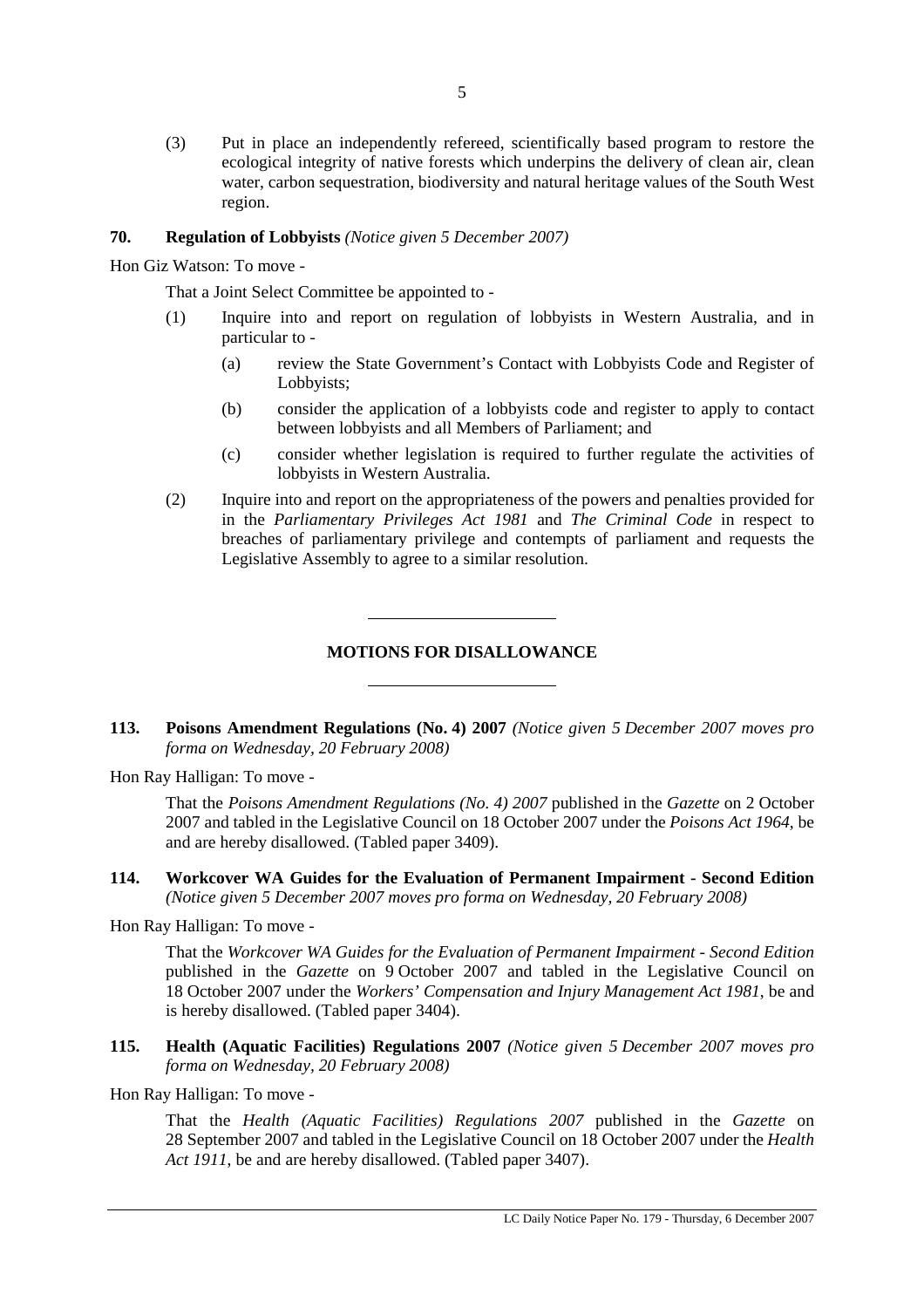**116. Occupational Safety and Health Amendment Regulations (No. 4) 2007** *(Notice given 5 December 2007 moves pro forma on Wednesday, 20 February 2008)* 

Hon Ray Halligan: To move -

That the *Occupational Safety and Health Amendment Regulations (No. 4) 2007* published in the *Gazette* on 18 October 2007 and tabled in the Legislative Council on 2 October 2007 under the *Occupational Safety and Health Act 1984*, be and are hereby disallowed. (Tabled paper 3408).

# **BILLS FOR INTRODUCTION**

 $\overline{\phantom{a}}$ 

 $\overline{a}$ 

**12. Greenhouse Gas Emission Reduction (Hot Water Systems) Bill 2007** *(Notice given 22 March 2007)* 

Hon Paul Llewellyn: To move -

That a Bill for "An Act to mandate the use of solar hot water systems in Western Australia" be introduced and read a first time.

**13. Water Services Licensing (Water Conservation Targets) Amendment Bill 2007** *(Notice given 27 March 2007)* 

Hon Paul Llewellyn: To move -

That a Bill for "An Act to amend the *Water Services Licensing Act 1995*" be introduced and read a first time.

**14. Nuclear Facilities (Prohibition) Bill 2007** *(Notice given 27 March 2007)* 

Hon Giz Watson: To move -

That a Bill for "An Act to prohibit the establishment of certain nuclear facilities in Western Australia, and for related purposes" be introduced and read a first time.

### **ORDERS OF THE DAY**

#### **527. Town of Claremont Standing Orders Local Law 2007 - Disallowance**

 $\overline{a}$ 

 $\overline{a}$ 

Moved *pro forma* (SO 152(b)) Tuesday, 20 November 2007 on the motion of Hon Ray Halligan (Days remaining 2 after today)

That the *Town of Claremont Standing Orders Local Law 2007* published in the *Gazette* on 23 August 2007 and tabled in the Legislative Council on 5 September 2007 under the *Local Government Act 1995*, be and is hereby disallowed. (Tabled paper 3095).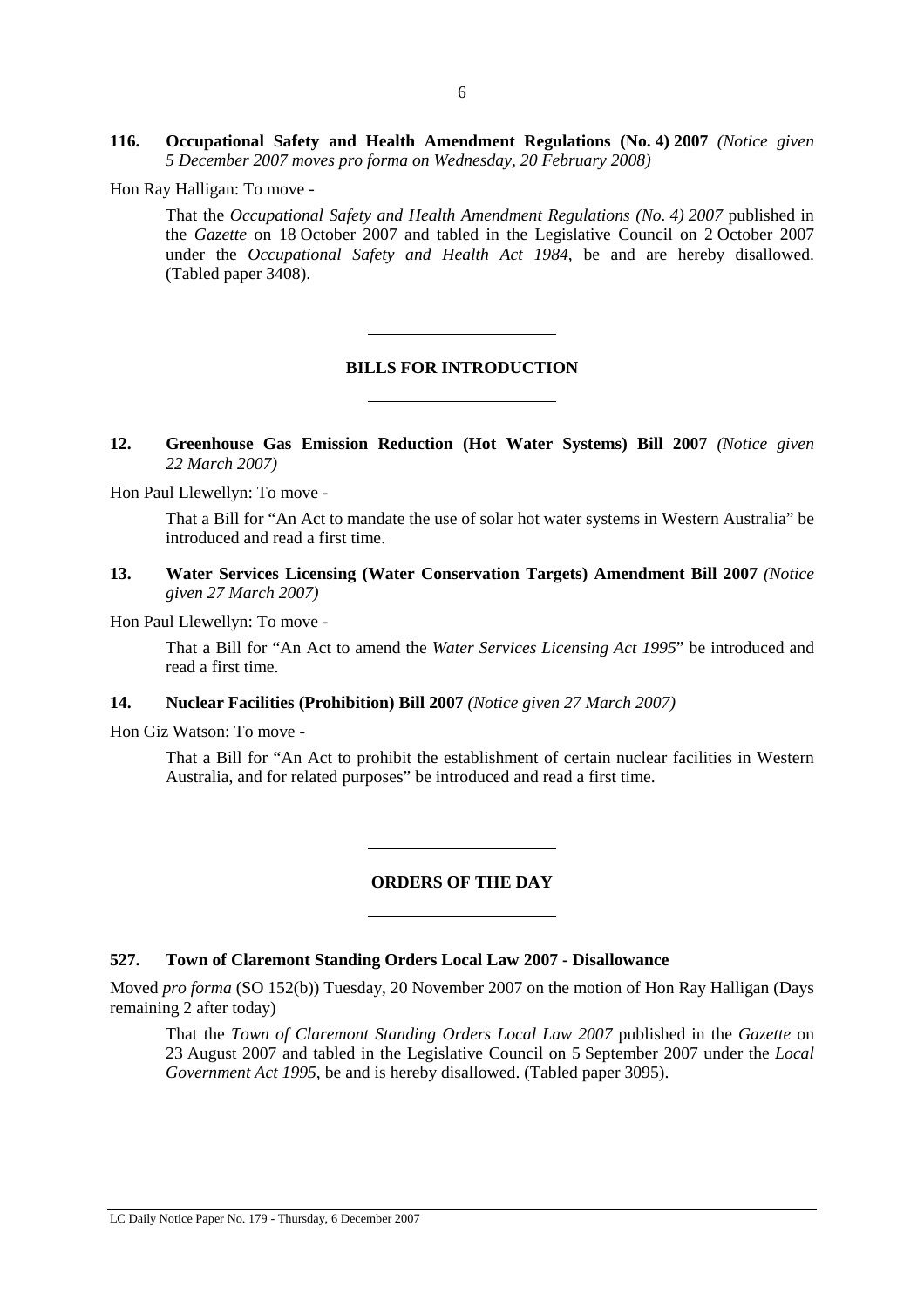# **528. Local Government (Rules of Conduct) Regulations 2007 - Disallowance**

Moved *pro forma* (SO 152(b)) Tuesday, 20 November 2007 on the motion of Hon Ray Halligan (Days remaining 2 after today)

That the *Local Government (Rules of Conduct) Regulations 2007* published in the *Gazette* on 21 August 2007 and tabled in the Legislative Council on 5 September 2007 under the *Local Government Act 1995*, be and are hereby disallowed. (Tabled paper 3096).

### **529. Non-Coronial Post-Mortem Examinations Code of Practice 2007 - Disallowance**

Moved *pro forma* (SO 152(b)) Tuesday, 20 November 2007 on the motion of Hon Ray Halligan (Days remaining 2 after today)

That the *Non-Coronial Post-Mortem Examinations Code of Practice 2007* published in the *Gazette* on 24 August 2007 and tabled in the Legislative Council on 5 September 2007 under the *Human Tissue and Transplant Act 1982*, be and is hereby disallowed. (Tabled paper 3100).

#### **542. Shire of Cue Repeal Local Law 2007 - Disallowance**

Moved *pro forma* (SO 152(b)) Tuesday, 27 November 2007 on the motion of Hon Ray Halligan (Days remaining 5 after today)

That the *Shire of Cue Repeal Local Law 2007* published in the *Gazette* on 11 September 2007 and tabled in the Legislative Council on 20 September 2007 under the *Local Government Act 1995*, be and is hereby disallowed (Tabled paper 3152).

### **543. Fish Resources Management Amendment Regulations (No. 7) 2007 - Disallowance**

Moved *pro forma* (SO 152(b)) Tuesday, 27 November 2007 on the motion of Hon Ray Halligan (Days remaining 5 after today)

That the *Fish Resources Management Amendment Regulations (No. 7) 2007* published in the *Gazette* on 4 September 2007 and tabled in the Legislative Council on 20 September 2007 under the *Fish Resources Management Act 1994*, be and are hereby disallowed. (Tabled paper 3155)

### **544. West Coast Demersal Scalefish (Interim) Management Plan 2007 - Disallowance**

Moved *pro forma* (SO 152(b)) Tuesday, 27 November 2007 on the motion of Hon Bruce Donaldson (Days remaining 5 after today)

That the *West Coast Demersal Scalefish (Interim) Management Plan 2007* published in the *Gazette* on 9 November 2007 and tabled in the Legislative Council on 20 November 2007 under the *Fish Resources Management Act 1994*, be and is hereby disallowed. (Tabled paper 3494).

### **547. Prohibition on Commercial Fishing (Metropolitan Waters) Order 2007 - Disallowance**

Moved *pro forma* (SO 152(b)) Thursday, 29 November 2007 on the motion of Hon Bruce Donaldson (Days remaining 7 after today)

That the *Prohibition on Commercial Fishing (Metropolitan Waters) Order 2007* published in the *Gazette* on 13 November 2007 and tabled in the Legislative Council on 22 November 2007 under the *Fish Resources Management Act 1994*, be and is hereby disallowed. (Tabled paper 3528).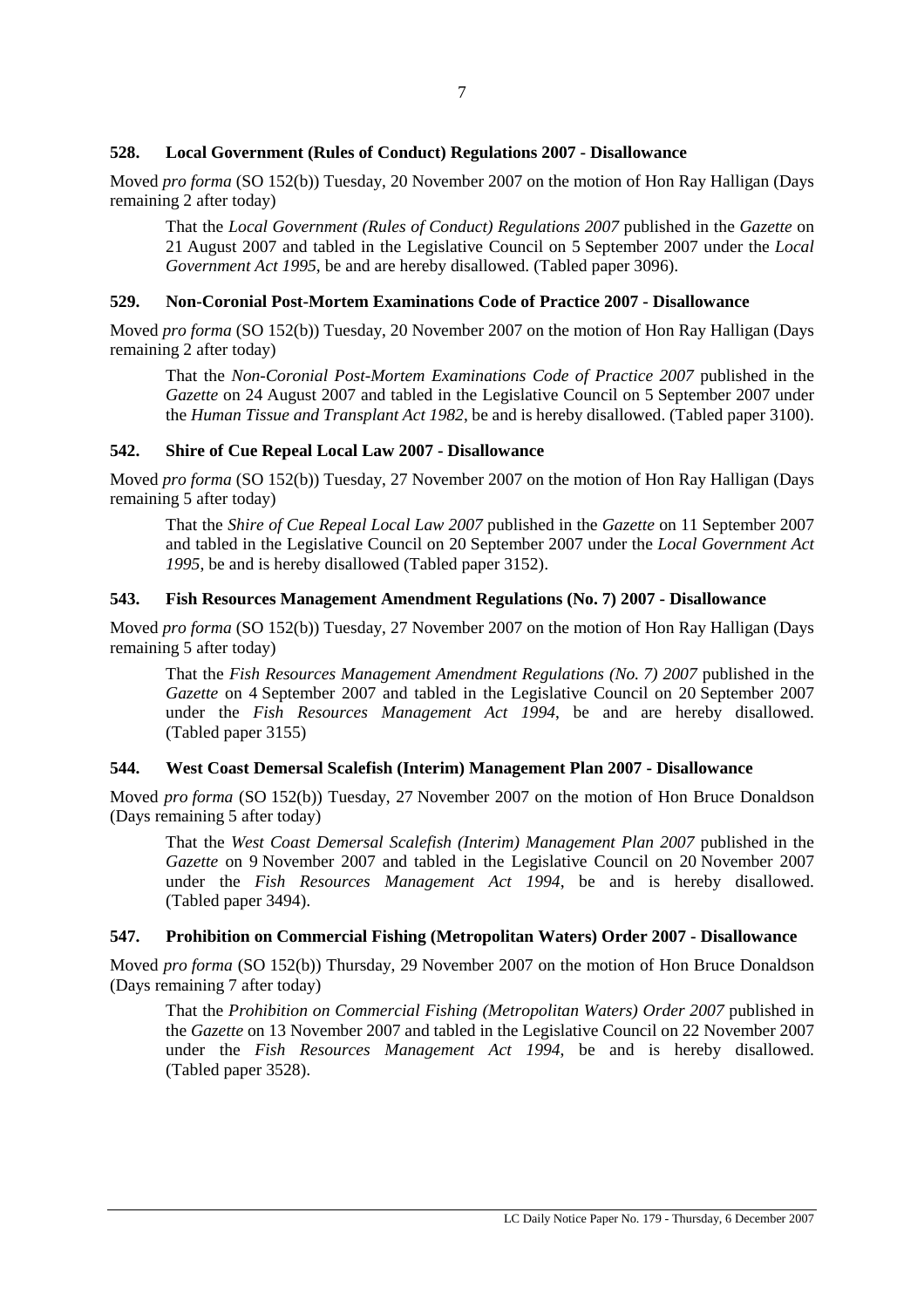# **549. Shire of Wiluna Health Local Laws 2007 - Disallowance**

Moved *pro forma* (SO 152(b)) Tuesday, 4 December 2007 on the motion of Hon Ray Halligan (Days remaining 8 after today)

That the *Shire of Wiluna Health Local Laws 2007* published in the *Gazette* on 17 September 2007 and tabled in the Legislative Council on 26 September 2007 under the *Health Act 1911*, be and are hereby disallowed. (Tabled paper 3199).

# **6. Constitution Amendment Bill 2005** *[LC 001-1] Minister for Child Protection*

Second reading adjourned (Wednesday, 30 March 2005).

# **\*7. Public Notaries Amendment Bill 2005** *[LC 008-1] Minister for Child Protection*

Second reading continuation of remarks Hon Peter Foss (Thursday, 7 April 2005). *See SNP 8 Issue 1 - 20 May 2005*.

# **\*42. Gene Technology Amendment Bill 2005** *[LA 018-1] Minister for Agriculture and Food*

Third reading adjourned Hon Matt Benson-Lidholm (Tuesday, 13 June 2006). Leave granted continuation of remarks in reply Minister for Agriculture and Food (Tuesday, 13 June 2006). *See Standing Committee on Environment and Public Affairs Report No. 8 (Tabled 12 August 2003)*.

# **10. Integrity of Parliamentary Process Bill 2005** *[LC 002-1] Hon Peter Foss*

Second reading adjourned (Wednesday, 30 March 2005).

# **161. ANZAC Day Amendment Bill 2005** *[LA 066-1] Leader of the House*

Second reading adjourned (Tuesday, 8 November 2005).

# **\*198. Alcohol and Drug Authority Repeal Bill 2005** *[LA 070-1B] Minister for Child Protection*

Second reading continuation of remarks Hon Helen Morton (Thursday, 6 April 2006). *cf SNP 70 Issue 1 - 6 April 2006.*

# **\*244. Dental Bill 2005** *[LA 113-2B] Minister for Child Protection*

Second reading adjourned (Thursday, 11 May 2006). *cf SNP 113 Issue 1 - 2 May 2007.*

# **\*279. Minerals and Energy Research Amendment Bill 2006** *[LA 122-1] Leader of the House*

Second reading adjourned (Thursday, 29 June 2006). *cf SNP 122 Issue 1 - 29 March 2007.*

### **300. Sunset Hospital Site Bill 2006** *[LA 137-1B] Minister for Local Government*

Continuation of remarks Hon Ken Travers - mins 36 (Thursday, 2 November 2006) on the motion of Hon Giz Watson as follows -

That -

- (1) Order of the Day No. 300, Sunset Hospital Site Bill 2006, be discharged and referred to the Standing Committee on Legislation for consideration and report not later than Tuesday, 27 March 2007; and
- (2) The Committee have the power to consider the policy of the Bill.

Second reading adjourned (Thursday, 14 September 2006).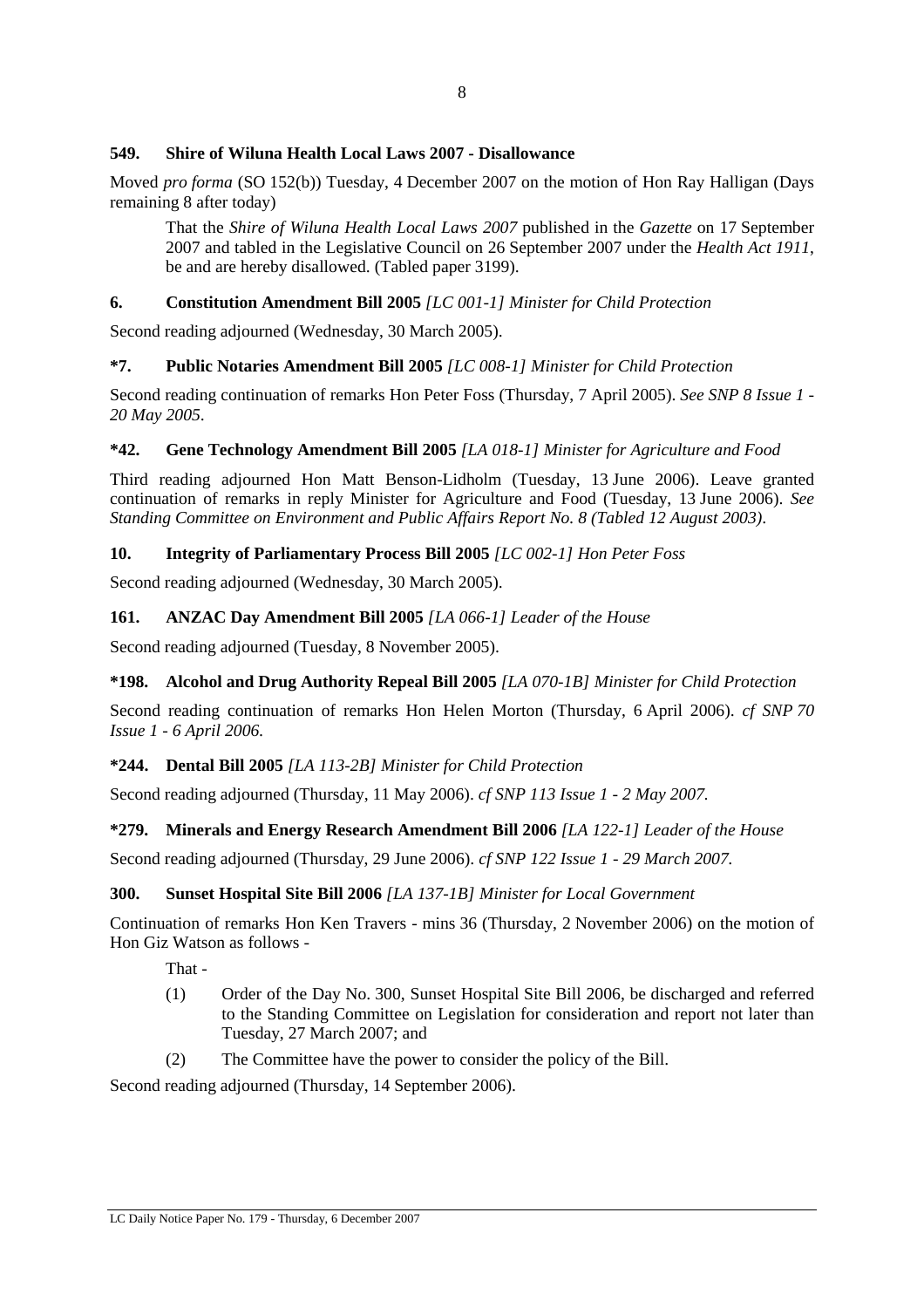# **\*273. Food Bill 2005** *[LA 110-2] Minister for Child Protection*

Second reading adjourned (Thursday, 22 June 2006). (Standing Order 230A no longer applies). *See Standing Committee on Uniform Legislation and Statutes Review Report No. 14 (Tabled 27 September 2006)*.

# **372. Equal Opportunity Amendment Bill 2006** *[LA 173-1] Minister for Child Protection*

Second reading adjourned (Wednesday, 21 March 2007).

# **384. Uranium Mining (Implementation of Government Commitments) Bill 2007** *[LC 198-1] Hon Giz Watson*

Second reading adjourned (Wednesday, 4 April 2007).

**\*396. Public Trustee and Trustee Companies Legislation Amendment Bill 2006** *[LA 102-2] Minister for Child Protection representing the Attorney General*

Consideration of report (Wednesday, 5 December 2007). *cf SNP 102 Issue 2 - 16 October 2007.*

**\*397. Pharmacists Bill 2006** *[LA 185-2] Minister for Child Protection representing the Minister for Health*

Second reading adjourned (Thursday, 3 May 2007). *cf SNP 185 Issue 1 - 14 August 2007.*

**453. Casino (Burswood Island) Agreement Amendment Bill 2007** *[LC 213-1] Minister for Racing and Gaming*

Second reading adjourned (Tuesday, 14 August 2007).

**466. Seeds Amendment Bill 2007** *[LC 209-1] Minister for Agriculture and Food*

Second reading adjourned (Wednesday, 29 August 2007).

**\*346. Criminal Law and Evidence Amendment Bill 2006** *[LA 145-2] Minister for Child Protection* 

Second reading continuation of remarks Hon Giz Watson - mins 25 (Tuesday, 20 March 2007). *cf SNP 145 Issue 3 - 25 October 2007. See Standing Committee on Legislation Report No. 9 (Tabled 30 August 2007)*.

**469. Eastern Goldfields Transport Board Repeal Bill 2007** *[LA 199-1] Parliamentary Secretary representing the Minister for Planning and Infrastructure*

Second reading adjourned (Thursday, 30 August 2007).

**471. Terrorism (Preventative Detention) Amendment Bill 2007** *[LA 215-1] Minister for Regional Development*

Second reading adjourned (Wednesday, 5 September 2007).

**472. Rottnest Island Authority Amendment Bill 2007** *[LA 201-1] Parliamentary Secretary representing the Minister for Tourism* 

Second reading adjourned (Wednesday, 5 September 2007).

**480. Criminal Code Amendment (Drink and Food Spiking) Bill 2007** *[LA 218-1B] Minister for Child Protection representing the Attorney General*

Second reading adjourned (Wednesday, 19 September 2007).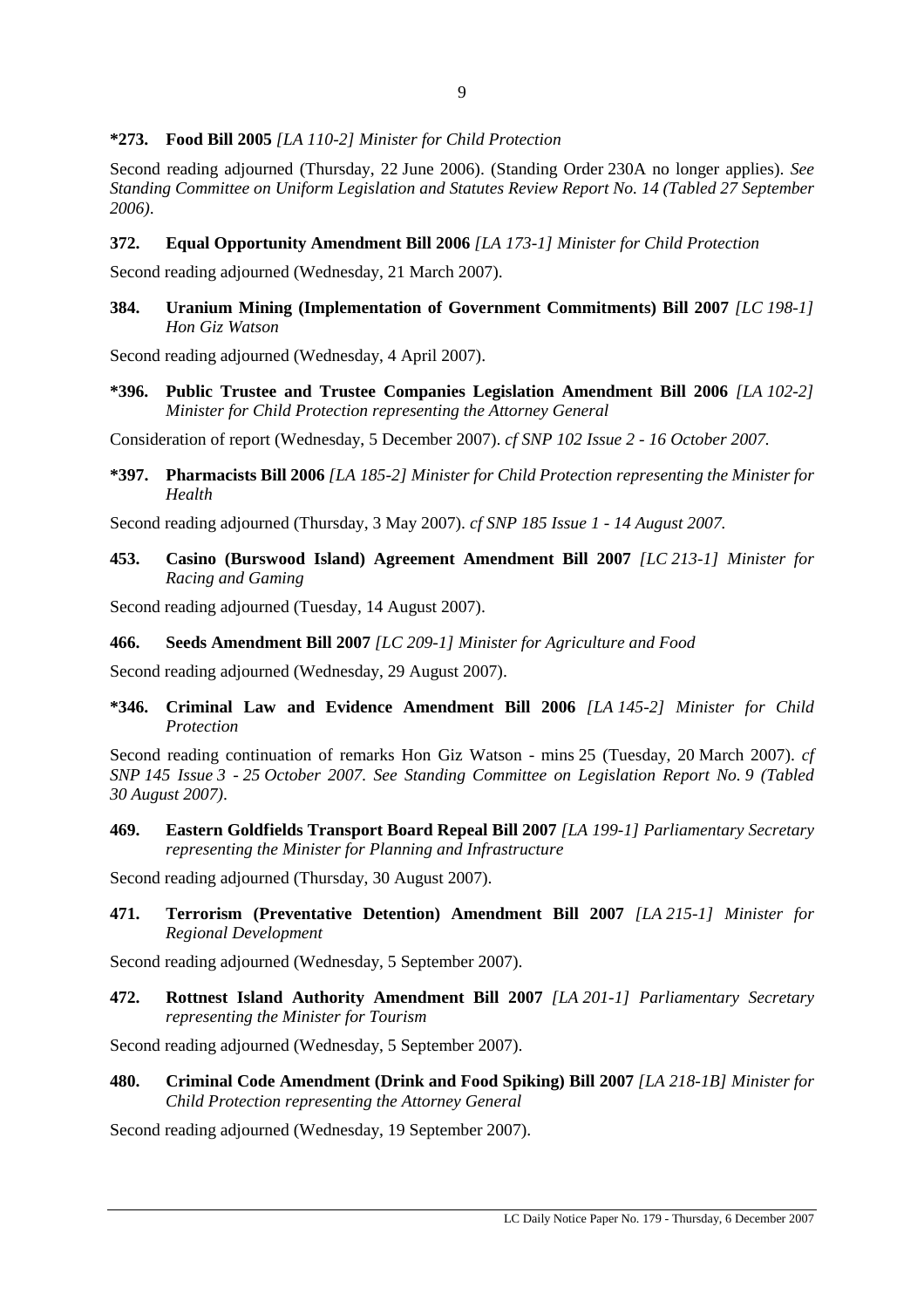**483. Judges' Salaries and Pensions Amendment Bill 2007** *[LA 214-2] Minister for Child Protection representing the Attorney General*

Second reading adjourned (Thursday, 20 September 2007).

**497. Local Government (Miscellaneous Provisions) Amendment (Smoke Alarms) Bill 2007**  *[LA 203-1] Minister for Local Government representing the Minister for Housing and Works*

Second reading adjourned (Thursday, 27 September 2007).

**\*315. Statutes (Repeals and Minor Amendments) Bill 2006** *[LC 170-1] Minister for Child Protection*

Second reading adjourned (Wednesday, 18 October 2006). *See Standing Committee on Uniform Legislation and Statutes Review Report No. 21 (Tabled 16 October 2007)*.

**\*474. National Environment Protection Council (Western Australia) Amendment Bill 2007**  *[LA 188-1] Parliamentary Secretary representing the Minister for the Environment* 

Second reading adjourned (Wednesday, 5 September 2007). (Standing Order 230A no longer applies). *See Standing Committee on Uniform Legislation and Statutes Review Report No. 22 (Tabled 16 October 2007)*.

**499. State Supply Commission Amendment Bill 2007** *[LA 225-1] Parliamentary Secretary representing the Treasurer*

Second reading adjourned (Tuesday, 16 October 2007).

**500. Occupational Safety and Health Legislation Amendment Bill 2007** *[LA 223-1] Minister for Child Protection representing the Minister for Employment Protection*

Second reading adjourned (Tuesday, 16 October 2007).

**501. Mines Safety and Inspection Amendment Bill 2007** *[LA 210-1] Minister for Child Protection representing the Minister for Employment Protection*

Second reading adjourned (Tuesday, 16 October 2007).

**\*479. Human Reproductive Technology Amendment Bill 2007** *[LA 194-1] Minister for Child Protection*

Second reading continuation of remarks Hon Ed Dermer - mins 22 (Thursday, 22 November 2007). (Standing Order 230A no longer applies). *See Standing Committee on Uniform Legislation and Statutes Review Report No. 23 (Tabled 18 October 2007)*.

### **\*362. Acts Amendment (Consent to Medical Treatment) Bill 2006** *[LA 149-2] Minister for Child Protection*

Committee progress clause 11 (section 110Q (1)) (Thursday, 15 November 2007). *cf SNP 149 Issue 8 - 28 November 2007*. See *Standing Committee on Legislation Report No. 10 (Tabled 25 October 2007)*.

**521. Daylight Saving Amendment Bill (No. 3) 2007** *[LC 246-1] Hon Norman Moore*

Second reading adjourned (Thursday, 25 October 2007).

**522. Employment Dispute Resolution Bill 2007** *[LA 239-1] Minister for Child Protection representing the Minister for Employment Protection*

Second reading adjourned (Tuesday, 13 November 2007).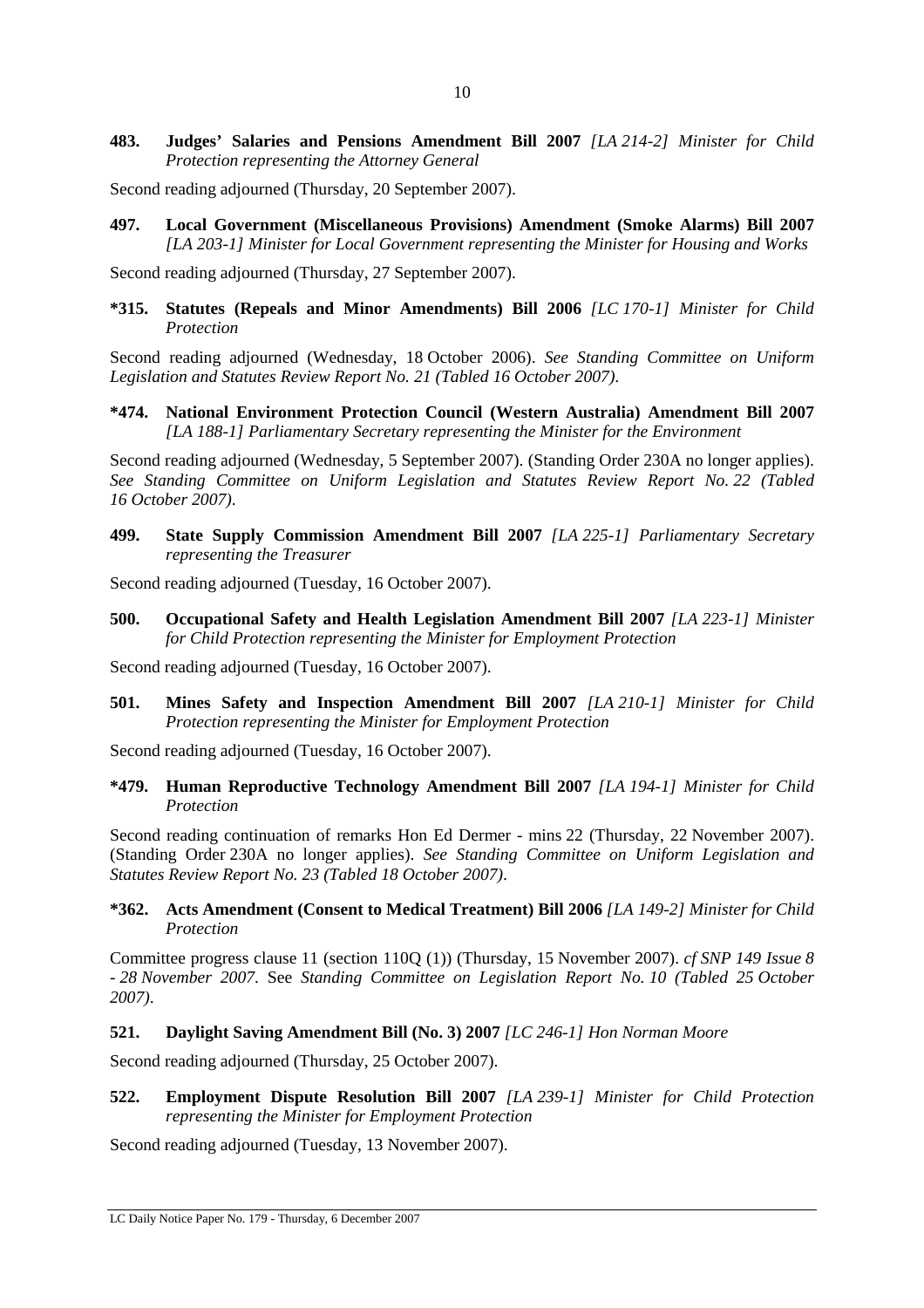**523. Contractual Benefits Bill 2007** *[LA 240-1] Minister for Child Protection representing the Minister for Employment Protection*

Second reading adjourned (Tuesday, 13 November 2007).

**525. Industrial and Related Legislation Amendment Bill 2007** *[LA 238-2] Minister for Child Protection representing the Minister for Employment Protection*

Second reading adjourned (Wednesday, 14 November 2007).

**530. Prostitution Amendment Bill 2007** *[LA 226-2] Minister for Child Protection representing the Attorney General*

Second reading adjourned (Thursday, 15 November 2007).

**531. Electricity Industry Amendment Bill 2007** *[LA 224-1] Leader of the House representing the Minister for Energy*

Second reading adjourned (Thursday, 15 November 2007).

**532. Nuclear Facilities Prohibition Bill 2007** *[LA 212-1] Leader of the House representing the Minister for Energy*

Second reading adjourned (Thursday, 15 November 2007).

**535. Waste Avoidance and Resource Recovery Bill 2007** *[LA 152-2] Parliamentary Secretary representing the Minister for the Environment*

Cognate debate with *Waste Avoidance and Resource Recovery Levy Bill 2007*. Second reading continuation of remarks Hon Bruce Donaldson mins 33 (Wednesday, 5 December 2007).

**536. Waste Avoidance and Resource Recovery Levy Bill 2007** *[LA 153-1] Parliamentary Secretary representing the Minister for the Environment* 

Cognate debate with *Waste Avoidance and Resource Recovery Bill 2007*. Second reading continuation of remarks Hon Bruce Donaldson mins 33 (Wednesday, 5 December 2007).

**539. Inheritance (Family and Dependants Provision) Amendment Bill 2007** *[LA 234-1] Minister for Child Protection representing the Attorney General*

Second reading adjourned (Wednesday, 21 November 2007).

**540. Acts Amendment (Justice) Bill 2007** *[LA 231-1] Minister for Child Protection representing the Attorney General*

Second reading adjourned (Wednesday, 21 November 2007).

**545. Indigenous Conservation Title Bill 2007** *[LA 237-1] Parliamentary Secretary representing the Deputy Premier*

Second reading adjourned (Thursday, 22 November 2007).

**546. Security and Related Activities (Control) Amendment Bill 2007** *[LA 241-1] Minister for Regional Development representing the Minister for Police and Emergency Services*

Second reading adjourned (Thursday, 22 November 2007).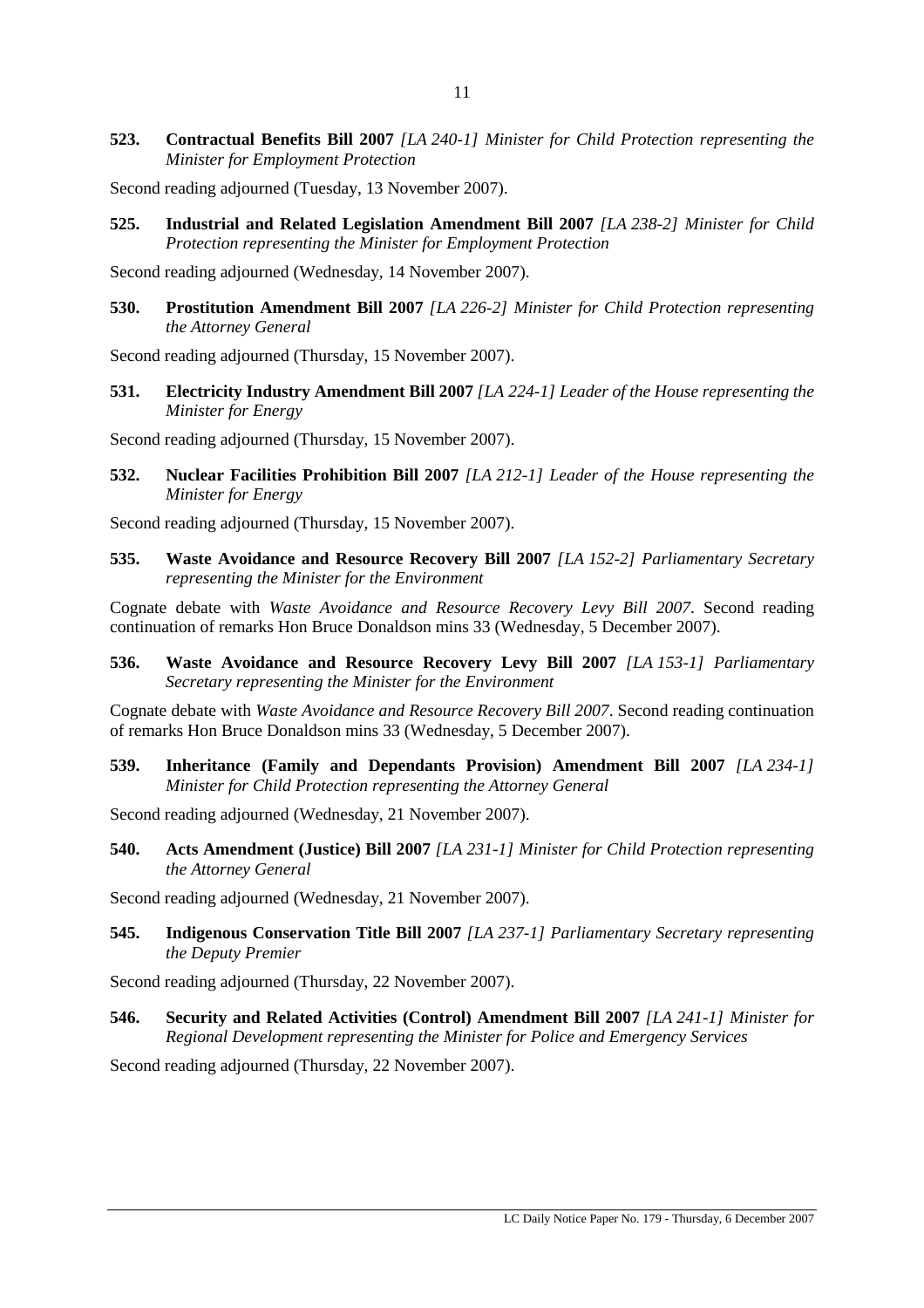**548. Bail Amendment Bill 2007** *[LA 217-2] Minister for Child Protection representing the Attorney General*

Second reading adjourned (Thursday, 29 November 2007).

**554. Information Privacy Bill 2007** *[LA 193-1] Minister for Child Protection representing the Attorney General*

Second reading adjourned (Tuesday, 4 December 2007).

**555. Freedom of Information Amendment Bill 2007** *[LA 191-1B] Minister for Child Protection representing the Attorney General*

Second reading adjourned (Tuesday, 4 December 2007).

**556. Appropriation (Consolidated Account) Bill (No. 5) 2007** *[LA 243-1] Parliamentary Secretary representing the Treasurer*

Second reading adjourned (Tuesday, 4 December 2007).

**557. Appropriation (Consolidated Account) Bill (No. 6) 2007** *[LA 244-1] Parliamentary Secretary representing the Treasurer*

Second reading adjourned (Tuesday, 4 December 2007).

#### **387. Joint Standing Committee on Audit** *(21 March 2007)*

Consideration in Committee of the Whole of Legislative Assembly Message No. 215 as follows -

Mr President Message No. 215

The Legislative Assembly acquaints the Legislative Council that it has agreed to the following resolution -

That for the purposes of the *Auditor General Act 2006* -

- (a) a Joint Standing Committee on Audit be established comprised of the members of the Legislative Assembly Public Accounts Committee and the Legislative Council Estimates and Financial Operations Committee, as appointed by the Houses from time to time;
- (b) the Chairman of the Public Accounts Committee will be the Chairman of the Joint Standing Committee; and
- (c) the Standing Orders of the Assembly relating to standing and select committees will otherwise be followed as far as they can be applied,

and requests the Legislative Council to agree to a similar resolution.

Diane Guise Deputy Speaker Legislative Assembly Chamber Perth, 21 March 2007

### **477. Parental Support and Responsibility Bill 2005** *[LA 041-1] (18 September 2007)*

Consideration in Committee of the Whole of Legislative Assembly Message No. 243 as follows -

Mr President.

The Legislative Assembly acquaints the Legislative Council that it has considered the amendments made by the Legislative Council in the *Parental Support and Responsibility Bill 2005*, has agreed to Amendments Nos 1 to 3, 5, 9, 13, 37, 38, 46 and 47; has disagreed to Amendments Nos 4, 6 to 8, 10 to 12, 14, 16, 18, 19, 23 to 36, 39 to 45, 49 and 50; has disagreed to Amendments Nos 15, 17 and 20 to 22 and substituted new amendments in their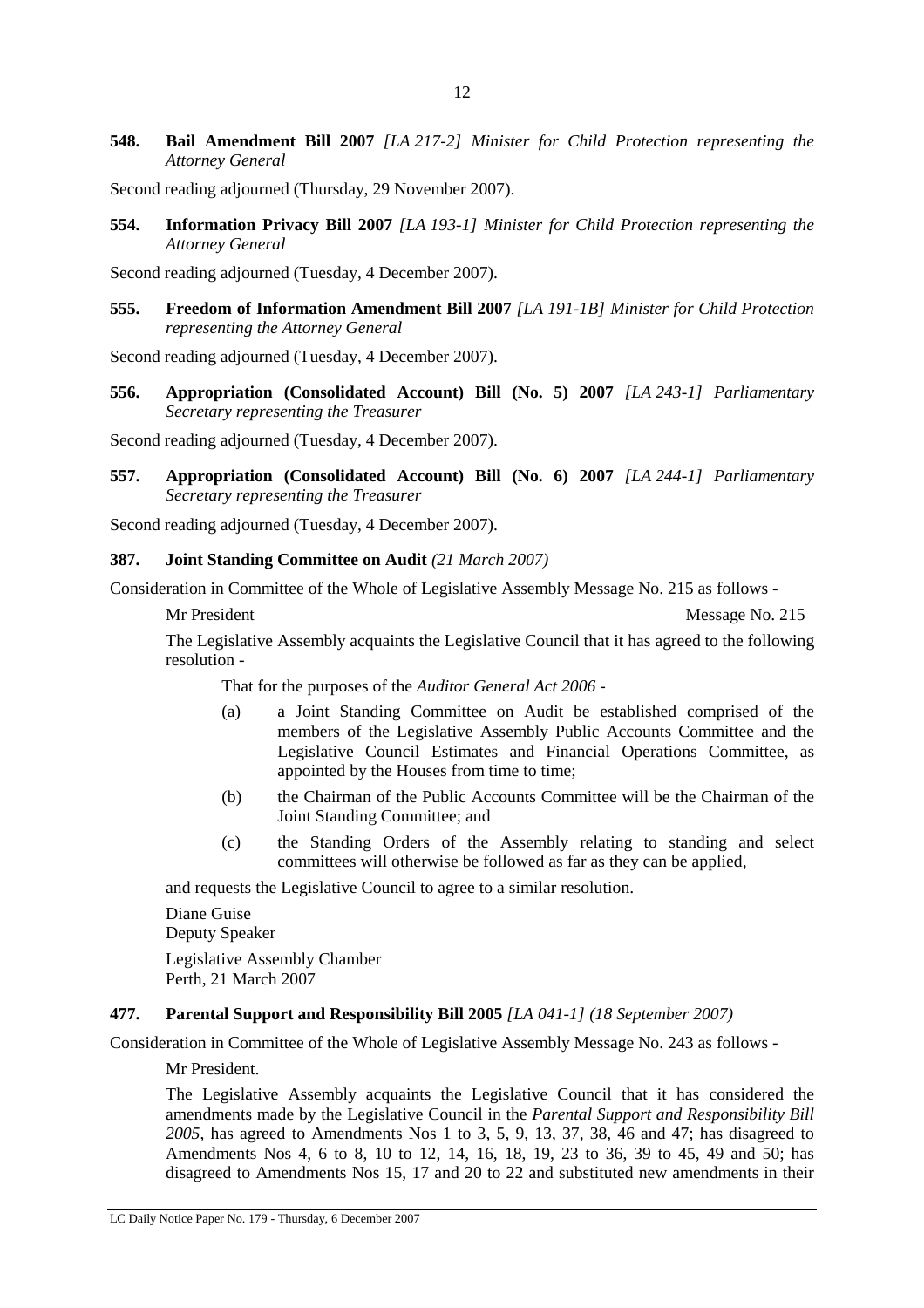place, and has agreed to Amendment No. 48 subject to further amendments, as set forth in the Schedule annexed, in which the Legislative Assembly desires the Legislative Council's concurrence.

Judith Hughes Acting Speaker Legislative Assembly Chamber Perth, 6 September 2007

# **498. Joint Standing Committee on Audit - Economic Regulation Authority Act 2003 Review** *(27 September 2007)*

Consideration in Committee of the Whole of Legislative Assembly Message No. 259 as follows -

Mr President.

The Legislative Assembly acquaints the Legislative Council that in accordance with section 64 of the *Economic Regulation Authority Act 2003*, the Joint Standing Committee on Audit be appointed to undertake the required legislative review and accordingly invites the Legislative Council to do likewise.

Judith Hughes Acting Speaker Legislative Assembly Chamber Perth, 27 September 2007

# **533. Road Traffic Amendment Bill (No. 2) 2007** *[LA 220-1] (15 November 2007)*

Consideration in Committee of the Whole of Legislative Assembly Message No. 268 as follows -

Mr President.

The Legislative Assembly acquaints the Legislative Council that it has considered and agreed to the amendments made by the Legislative Council in the *Road Traffic Amendment Bill (No.2) 2007,* subject to further amendments, as set forth in the Schedule annexed, in which the Legislative Assembly desires the Legislative Council's concurrence.

Fred Riebeling Speaker Legislative Assembly Chamber Perth, 15 November 2007

### **552. Partial Revocation of State Forest Nos 22 and 38** *(4 December 2007)*

Consideration in Committee of the Whole of Legislative Assembly Message No. 284 as follows -

Mr President

The Legislative Assembly acquaints the Legislative Council that it has agreed to the following resolution -

That the proposal of the partial revocation of State Forest Nos 22 and 38, laid on the Table of the Legislative Assembly on Tuesday, 20 November 2007, by command of His Excellency the Governor be carried out.

and requests the Legislative Council to agree to a similar resolution.

Grant Woodhams

Acting Speaker

Legislative Assembly Chamber Perth, 29 November 2007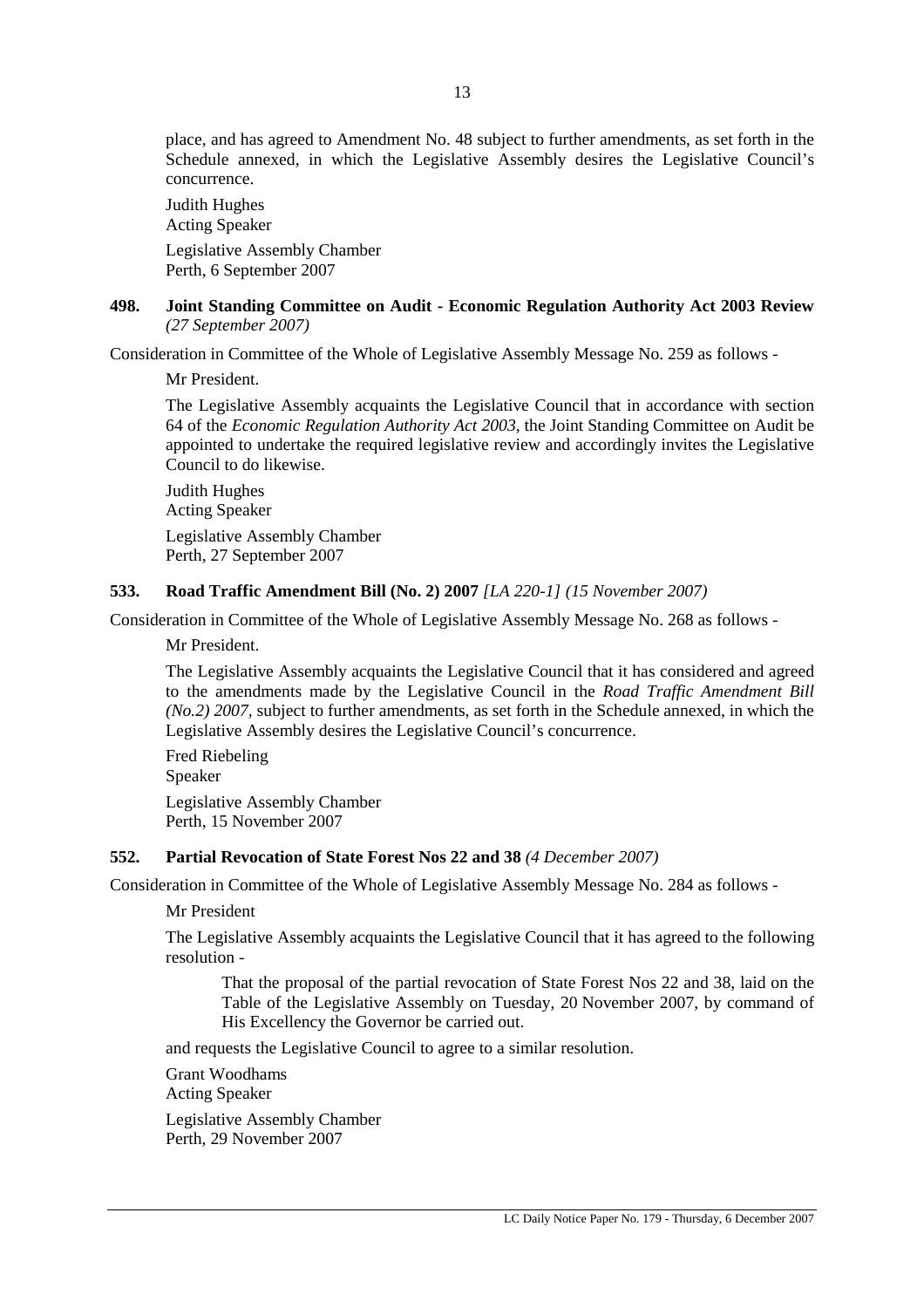### **553. Partial Revocation of State Forest Nos 2, 12, 16, 38, 55 and 57** *(4 December 2007)*

Consideration in Committee of the Whole of Legislative Assembly Message No. 285 as follows -

Mr President

The Legislative Assembly acquaints the Legislative Council that it has agreed to the following resolution -

That the proposal of the partial revocation of State Forest Nos 2, 12, 16, 38, 55 and 57, laid on the Table of the Legislative Assembly on Tuesday, 20 November 2007, by command of His Excellency the Governor be carried out.

and requests the Legislative Council to agree to a similar resolution.

Grant Woodhams Acting Speaker Legislative Assembly Chamber Perth, 29 November 2007

#### **78. Labour Relations Regulatory Framework** *(Moved 23 June 2005)*

Resumption of debate adjourned Hon Bruce Donaldson (Wednesday, 22 June 2005), on the motion of Hon Louise Pratt as follows -

That this House calls on the Federal Government to acknowledge the right of the State of Western Australia to maintain our State based labour relations regulatory framework, including -

- (a) the right of Western Australia to enact and enforce its own statutes dealing with industrial relations for the betterment of Western Australian workers, employers and the general community;
- (b) the historical role and scope of the Western Australian Industrial Relations Commission; and
- (c) labour relations policies which offer an alternative from Commonwealth regimes.

### **\*256. Standing Committee on Procedure and Privileges - Report No. 9 - SO 243 - Day Fixed for Third Reading** *(Moved 30 May 2006)*

Resumption of debate adjourned Hon Bruce Donaldson (Tuesday, 30 May 2006), on the motion of Hon George Cash as follows -

That the Report do lie upon the Table and be printed and adopted and agreed to.

*See Standing Committee on Procedure and Privileges Report No. 9 (Tabled 30 May 2006)*.

# **99. Mismanagement of Curriculum Changes in Western Australian Schools** *(Moved 18 August 2005)*

Resumption of debate adjourned (Sessional Order 7(2)) (Thursday, 18 August 2005) on the motion of Hon Barry House as follows -

That the Legislative Council condemns the Minister for Education and Training and the Gallop Government for mismanagement of curriculum changes in Western Australian schools and calls for -

- (a) a moratorium on further changes to Years 11 and 12, proposed from January 2006; and
- (b) a full, independent review of the Curriculum Council and the merits and implementation of Outcomes Based Education.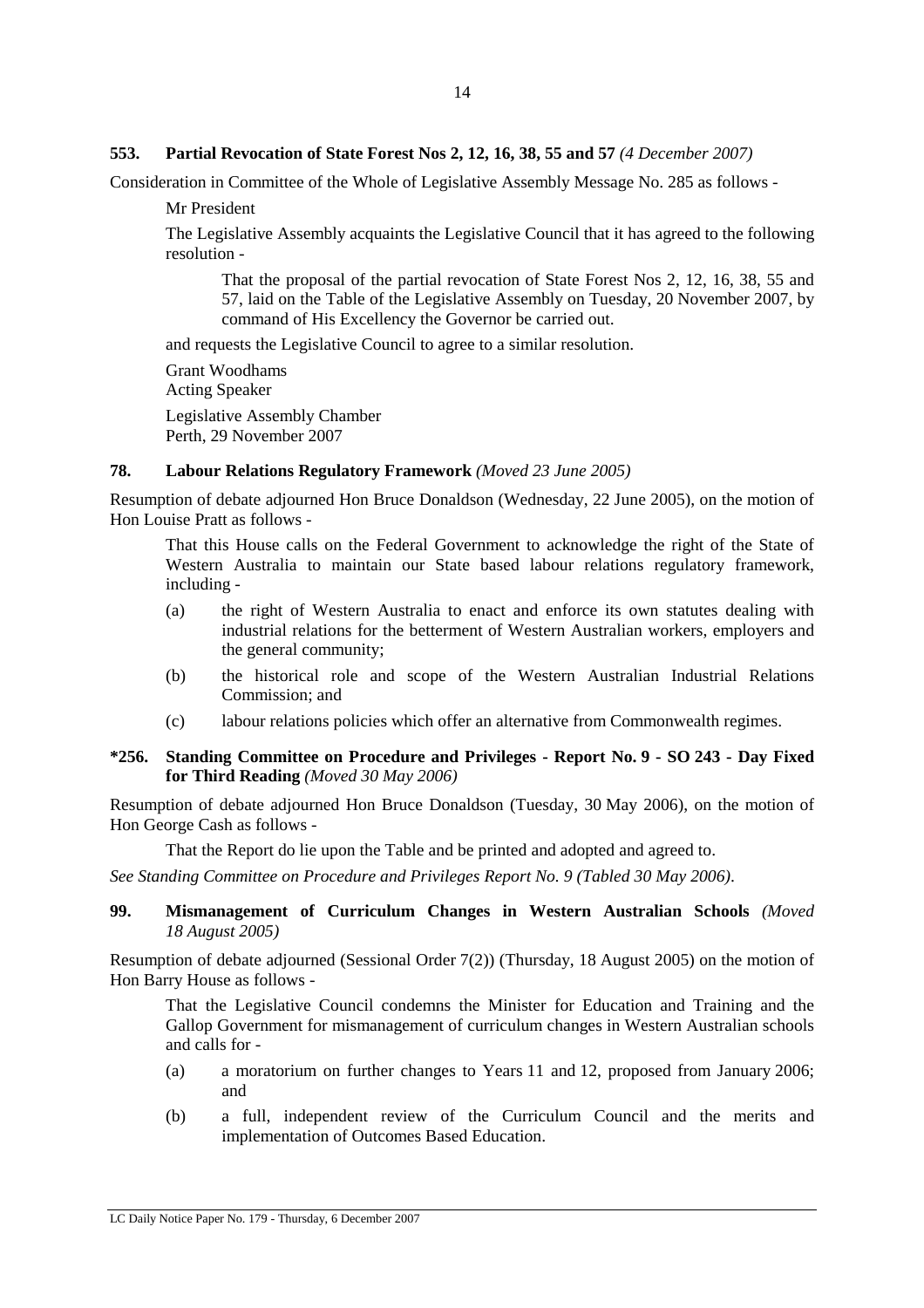# **117. Withholding and Withdrawal of Funds From Rural and Regional Western Australia** *(Moved 1 September 2005)*

Resumption of debate adjourned (Sessional Order 7(2)) (Thursday, 1 September 2005) on the amendment of Leader of the House as follows -

Line 1 - To delete "Gallop" and insert instead "Howard",

to the motion of Hon Nigel Hallett as follows -

That this House notes with grave concern the Gallop Government's withholding and withdrawal of funds from rural and regional Western Australia.

# **127. Multi-Purpose Taxis** *(Moved 15 September 2005)*

Continuation of remarks adjourned (Sessional Order  $7(2)$ ) Hon Ken Travers - mins 28 (Thursday, 15 September 2005) on the motion of Hon Simon O'Brien as follows -

The House condemns the Government for its inability to develop a policy for Multi-Purpose Taxis (MPTs) that meets the needs of either owners or passengers and calls on the Government to place this area of public need in the hands of a Minister with some deeper empathy with those who need to use those who operate MPTs.

# **135. Review of Training Sector in Western Australia** *(Moved 22 September 2005)*

Resumption of debate adjourned (Sessional Order 7(2)) (Thursday, 22 September 2005) on the motion of Hon Barry House as follows -

When reviewing the Training Sector in Western Australia the House urges the Government to take into account -

- (a) the need to introduce more flexibility for apprentices and trainees; and
- (b) acknowledges, not penalises, the important role private training providers perform alongside the Government system.

# **165. Water Initiatives in the Regions** *(Moved 10 November 2005)*

Continuation of remarks adjourned (Sessional Order 7(2)) Hon Barry House - mins 15 (Thursday, 10 November 2005) on the amendment of the Leader of the House as follows -

To delete all words after "House" and substitute the following -

.<br>..

commends the Government on the widespread community engagement that has been undertaken to support the extensive water resources reform agenda in Western Australia and acknowledges the need for a variety of consultative mechanisms, including local community committees, depending on the nature of the matter being progressed.

to the motion of Hon Ken Baston as follows -

That this House calls on the Government to initiate locally based committees in regions impacted by specific water initiatives, to thoroughly research environmental and sustainability issues for that region.

Leave granted continuation of remarks Hon Paul Llewellyn - mins 23 (Thursday, 10 November 2005).

",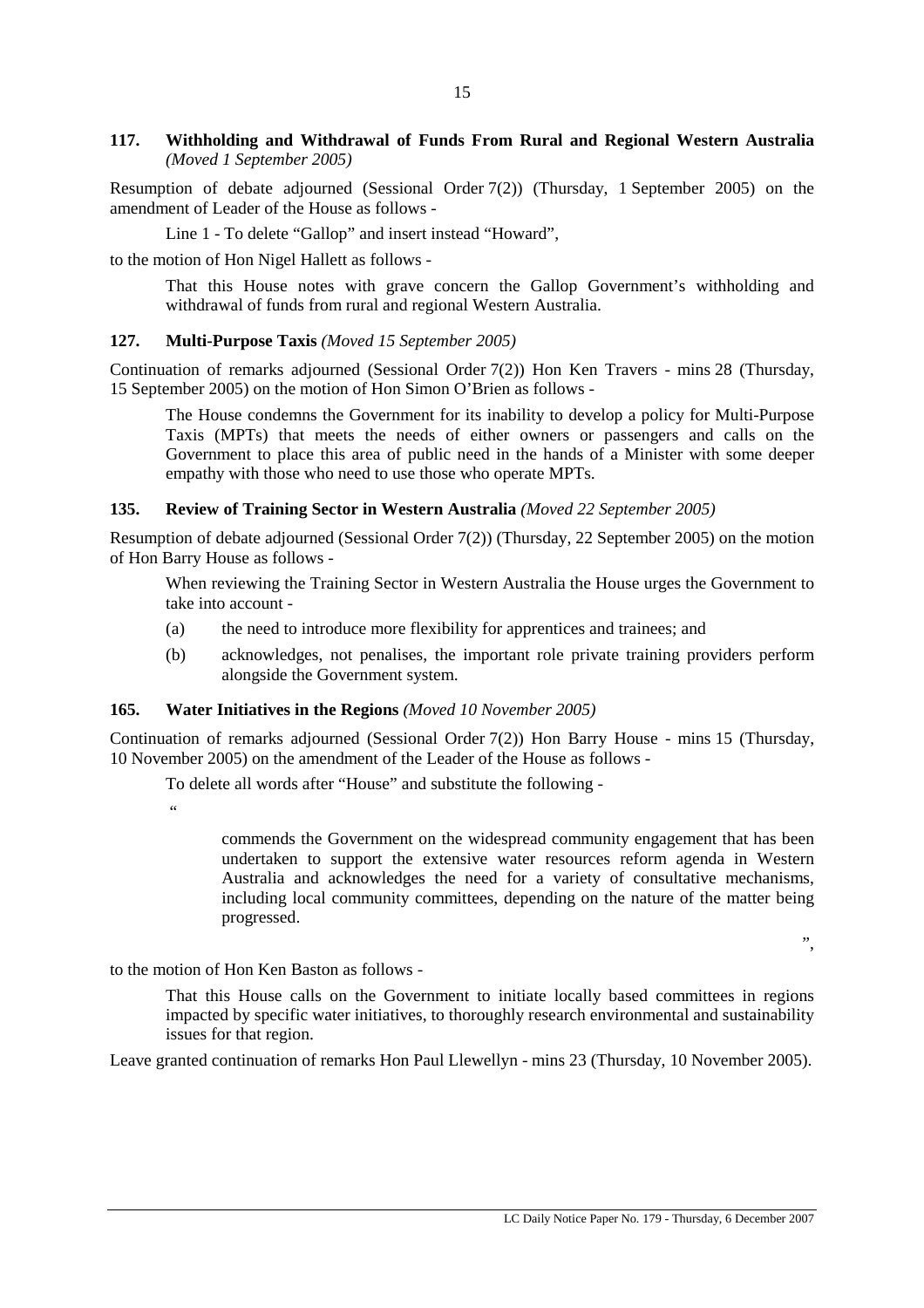### **217. Drug Use Paraphernalia in Western Australia - Ban on Sale** *(Moved 6 April 2006)*

Continuation of remarks adjourned (Sessional Order 7(2)) Parliamentary Secretary representing the Minister for Health (Thursday, 6 April 2006) on the motion of Hon Donna Faragher as follows -

The House calls on the Government to immediately ban the sale of all drug-use paraphernalia in Western Australia.

#### **228. Smoke-Taint Damage to Vineyards in the South West** *(Moved 13 April 2006)*

Continuation of remarks adjourned (Sessional Order 7(2)) Leader of the House (Thursday, 13 April ) on the motion of Hon Barry House as follows -

This House acknowledges smoke-taint damage to many vineyards in the South West and calls on CALM to consult more closely with vignerons and wine industry associations to introduce flexibility to the prescribed burning program to avoid conflict in the future.

#### **250. Implementation of Upper School Courses of Study in 2007** *(Moved 11 May 2006)*

Continuation of remarks adjourned (Sessional Order 7(2)) Hon Ljiljanna Ravlich (Thursday, 11 May 2006) on the motion of Hon Peter Collier as follows -

In recognition of the significant concerns of the teaching profession of Western Australia and other educational interest groups, this House recommends that the upper school courses of study due for implementation in 2007 be delayed in order that the associated endemic problems can be resolved.

#### **295. Residential Land Demand in Western Australia** *(Moved 31 August 2006)*

Continuation of remarks adjourned (Sessional Order 7(2)) Parliamentary Secretary representing the Minister for Planning and Infrastructure - mins 23 (Thursday, 31 August 2006) on the motion of Hon Simon O'Brien as follows -

That this House notes -

- (1) That the inability of the Government to meet demand for residential land in Western Australia has resulted in a massive escalation in prices and other difficulties for intending home owners.
- (2) The contribution of the Minister for Planning and Infrastructure and the Treasurer to creating, sustaining and adding to the crisis.
- (3) The unwillingness of the Minister for Housing and Works and Consumer Protection to accept responsibility and take action to protect consumers who are falling victim to the unconscionable conduct of some sub-division developers, and

calls on Government to address these serious failings.

# **320. Carpenter Government - Performance and Consultation** *(Moved 19 October 2006)*

Continuation of remarks adjourned (Sessional Order 7(2)) Hon Barbara Scott - mins 18 (Thursday, 19 October 2006) on the motion of Hon Simon O'Brien as follows -

That the House expresses its serious concern at the poor performance of the Carpenter Government, particularly the Government's failure to properly consult the public in respect of important decisions.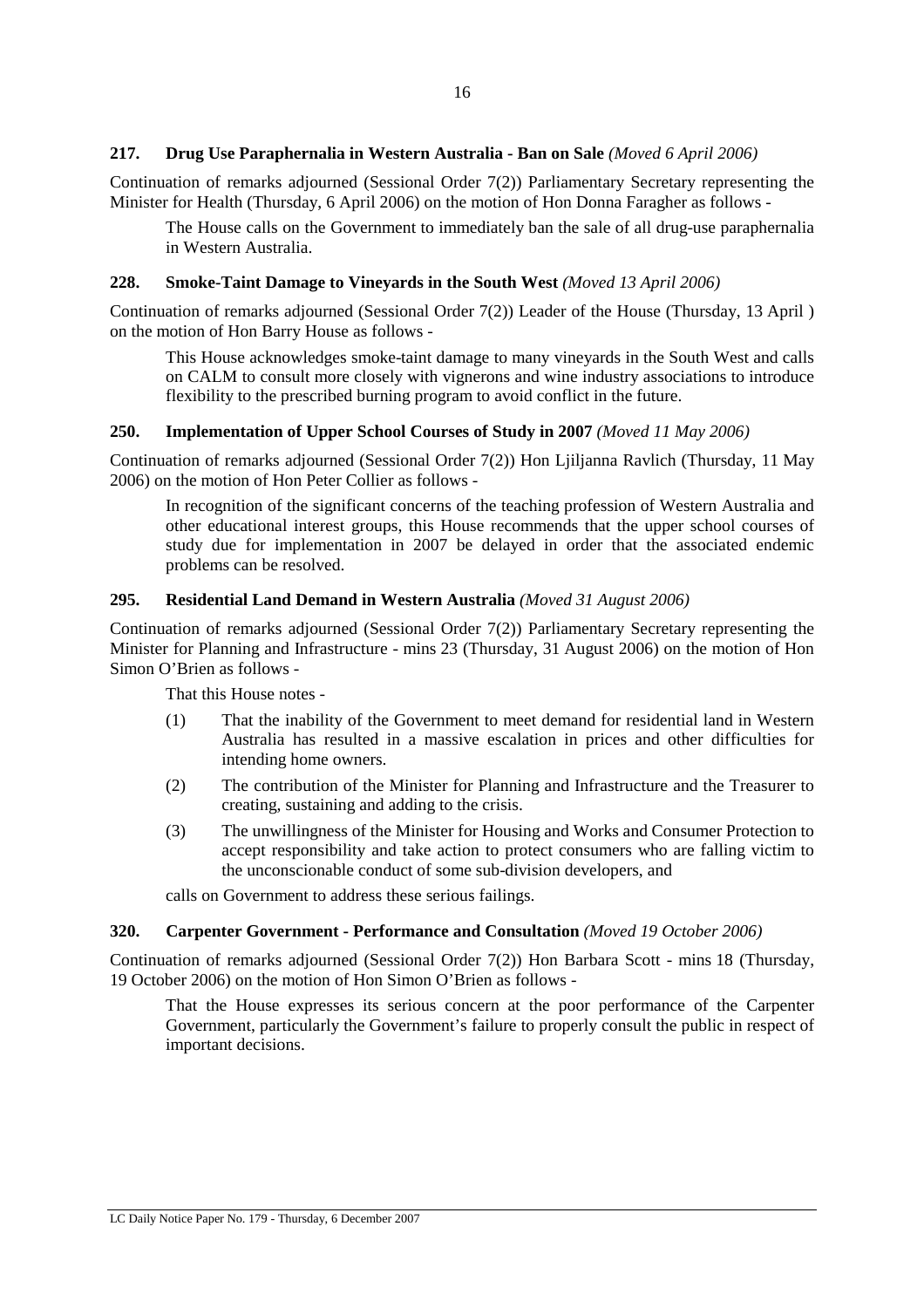# **326. Water Resources Consumption Target** *(Moved 26 October 2006)*

Continuation of introductory remarks adjourned (Sessional Order 7(2)) Hon Paul Llewellyn moving the following motion -

That this House notes that -

- (a) the State Government has adopted 155 kilolitres per capita as its annual water consumption target for the Perth metropolitan area;
- (b) this target essentially preserves the status quo rather than aiming for improvements in water use efficiency; and
- (c) a more ambitious target, backed by effective policy measures to achieve improvements in water use efficiency, would defer the need for developing new water sources such as the South West Yarragadee Aquifer,

and this House calls upon the Government to review its target for per capita water consumption in the Perth metropolitan area.

### **334. Department for Community Development Review Findings** *(Moved 2 November 2006)*

Resumption of debate adjourned (Sessional Order 7(2)) Parliamentary Secretary representing the Minister for Community Development (Thursday, 2 November 2006) on the motion of Hon Robyn McSweeney as follows -

That this House expresses its serious concerns relating to events leading up to the tabling of the Report entitled "Ensuring concerns about Children and Young People's Safety are Heard" and the contents and findings contained within the Report.

**229. Local Government Structure and Electoral Reform in Western Australia - Ministerial Statement and Tabled Paper** *Minister for Local Government and Regional Development (Given 2 May 2006)* 

Consideration. *See Tabled paper No. 1476*.

**236. Metropolitan Region Scheme Amendment No. 1029/33 - Alkimos-Eglinton - Ministerial Statement** *Parliamentary Secretary representing the Minister for Planning and Infrastructure (Given 10 May 2006)* 

Consideration. *See Tabled paper Nos 1516 and 1517A-D*.

**284. Dry Season Assistance Scheme 2006 - Ministerial Statement** *Minister for Agriculture and Food (Given 22 August 2006)* 

Consideration.

**285. 2005 Election Statistics Adjustment - Response by Acting Electoral Commissioner - Ministerial Statement** *Parliamentary Secretary representing the Minister for Electoral Affairs (Given 22 August 2006)* 

Consideration.

**297. Finalists in the Western Australian Inventor of the Year Award - Ministerial Statement**  *Minister for Agriculture and Food (Given 31 August 2006)* 

Consideration.

**309. Natural Resource Management Arrangements - Review - Ministerial Statement and Tabled Papers** *Minister for Agriculture and Food (Given 28 September 2006)* 

Consideration. *See Tabled paper Nos. 2036 and 2037*.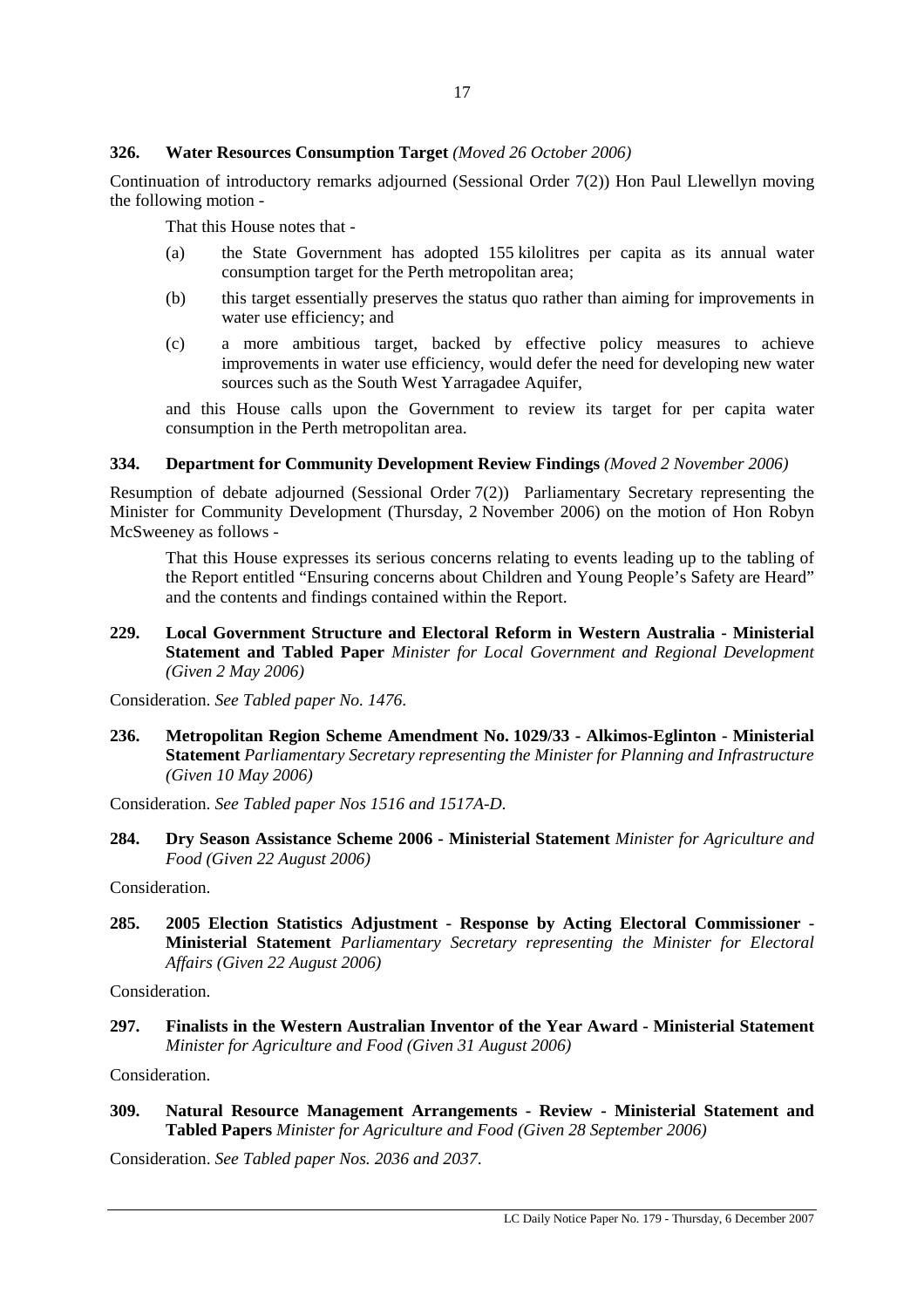**311. Annual Reports - Delay in Tabling - Ministerial Statement** *Minister for Education and Training (Given 28 September 2006)* 

Consideration.

**312. Department of Education and Training - Findings by Corruption and Crime Commission - Ministerial Statement** *Minister for Education and Training (Given 17 October 2006)* 

Consideration.

**313. Curriculum Council Act 1997 Review - Ministerial Statement and Tabled Paper** *Minister for Education and Training (Given 17 October 2006)* 

Consideration. *See Tabled paper No. 2128*.

**325. Drought Relief by Federal and State Governments - Ministerial Statement and Tabled Paper** *Minister for Agriculture and Food (Given 26 October 2006)* 

Consideration. *See Tabled paper No. 2168*.

**338. Review of Forest Products Act 2000 - Ministerial Statement** *Minister for Agriculture and Food (Given 16 November 2006)* 

Consideration.

**344. Premier's Awards for Excellence in Public Sector Management - Department of Fisheries - Ministerial Statement** *Minister for Fisheries (Given 23 November 2006)* 

Consideration.

**345. Charter of Rights for Children and Young People in Care - Ministerial Statement and Tabled Paper** *Parliamentary Secretary representing the Minister for Community Development (Given 23 November 2006)* 

Consideration. *See Tabled paper No. 2279*.

**352. Locusts - Spraying Program - Ministerial Statement** *Minister for Agriculture and Food (Given 5 December 2006)* 

Consideration.

**353. Disability Services - Companion Card - Ministerial Statement** *Parliamentary Secretary representing the Minister for Planning and Infrastructure (Given 5 December 2006)* 

Consideration.

**367. Corruption and Crime Commission - Statement by the President and Tabled Paper**  *(Given 20 March 2007)* 

Consideration. *See Tabled paper No. 2380*.

**370. Ministerial Community Round Table on Child Protection - Ministerial Statement**  *Minister for Child Protection (Given 20 March 2007)* 

Consideration.

**373. Western Australian Multicultural Community Service Awards - Ministerial Statement**  *Minister for Local Government (Given 22 March 2007)* 

Consideration.

LC Daily Notice Paper No. 179 - Thursday, 6 December 2007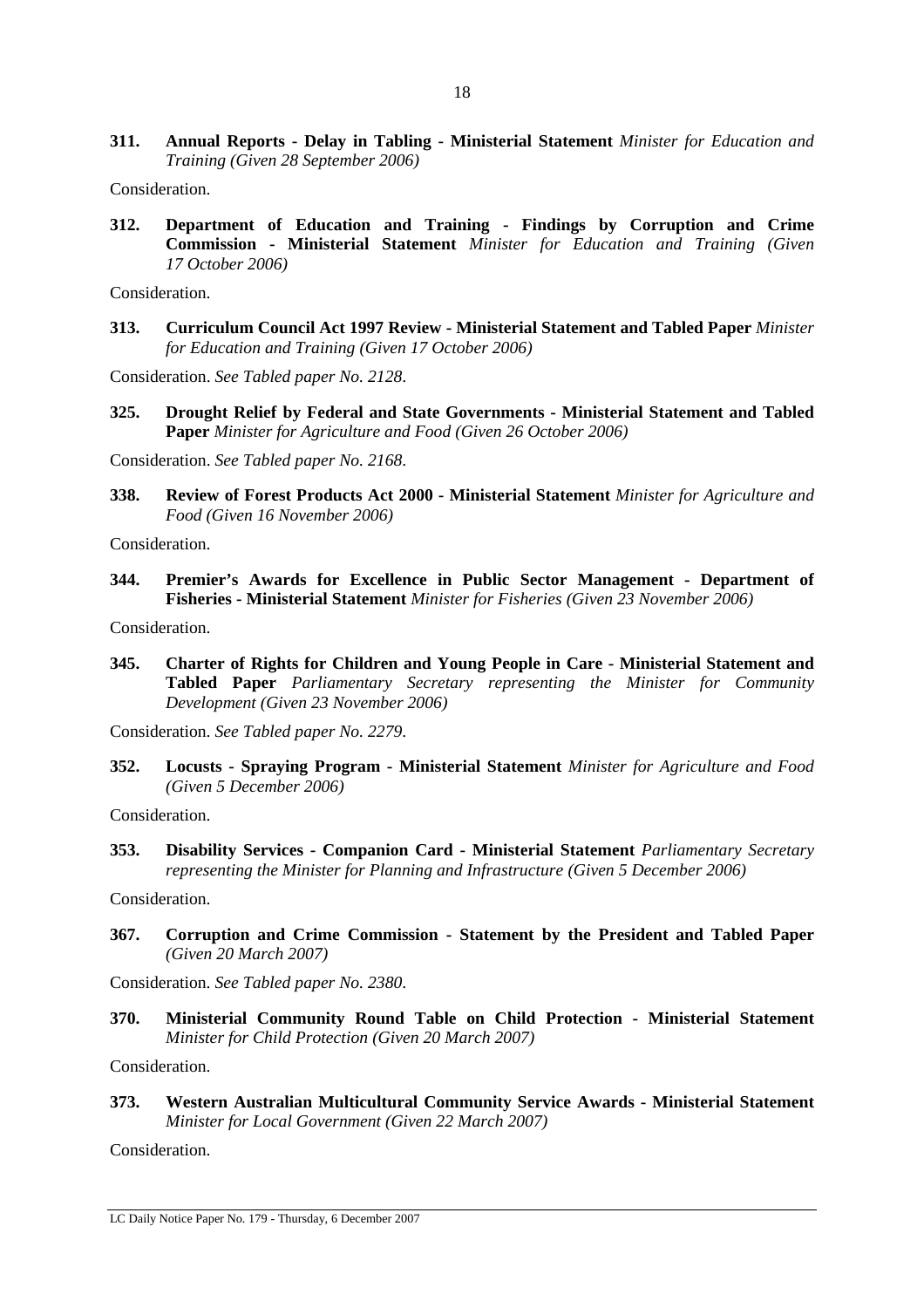**381. Population Ageing - Access Economics Report - Ministerial Statement** *Minister for Child Protection (Given 4 April 2007)* 

Consideration.

**382. Whiteman Park and Environs - Metropolitan Region Scheme Amendment 1027/33 - Ministerial Statement and Tabled Papers** *Parliamentary Secretary representing the Minister for Planning and Infrastructure (Given 4 April 2007)* 

Consideration. *See Tabled paper Nos 2606A-C and 2607*.

**388. WorkChoices - Impact on Western Australian Women - Ministerial Statement** *Minister for Women's Interests (Given 1 May 2007)* 

Consideration.

**393. Racing and Wagering Western Australia - Kalgoorlie Board Meeting - Ministerial Statement** *Minister for Racing and Gaming (Given 2 May 2007)* 

Consideration.

**399. Foster Care Association - Annual Mothers' Day Morning Tea - Ministerial Statement**  *Minister for Child Protection (Given 9 May 2007)* 

Consideration.

**400. Report of the Inquiry into the City of South Perth 2006 - Inquiry under Division 1 Part 8 of the Local Government Act 1995 - May 2007 - Ministerial Statement and Tabled Paper** Leader of the House on behalf of the Minister for Local Government (Given 10 May 2007)

Consideration. *See Tabled paper No. 2704*.

**404. Biofuels Taskforce - Ministerial Statement and Tabled Paper** *Minister for Agriculture and Food (Given 10 May 2007)* 

Consideration. *See Tabled paper No. 2708*.

**407. West Coast and Gascoyne Demersal Scalefish Fisheries - Ministerial Statement and Tabled Paper** *Minister for Regional Development (Given 29 May 2007)* 

Consideration. *See Tabled paper No. 2735*.

**412. Adoption Act Legislative Review Committee Report- Ministerial Statement and Tabled Paper** *Leader of the House on behalf of the Minister for Child Protection (Given 31 May 2007)* 

Consideration. *See Tabled paper No. 2756*.

**434. Metropolitan Region Scheme Amendment 1099/33 - Ministerial Statement and Tabled Paper** *Parliamentary Secretary representing the Minister for Planning and Infrastructure (Given 19 June 2007)* 

Consideration. *See Tabled paper Nos. 2798A-C and 2799A-B*.

**445. Questions Addressed to the Minister for Planning and Infrastructure - Ministerial Statement** *Leader of the House (Given 26 June 2007)* 

Consideration.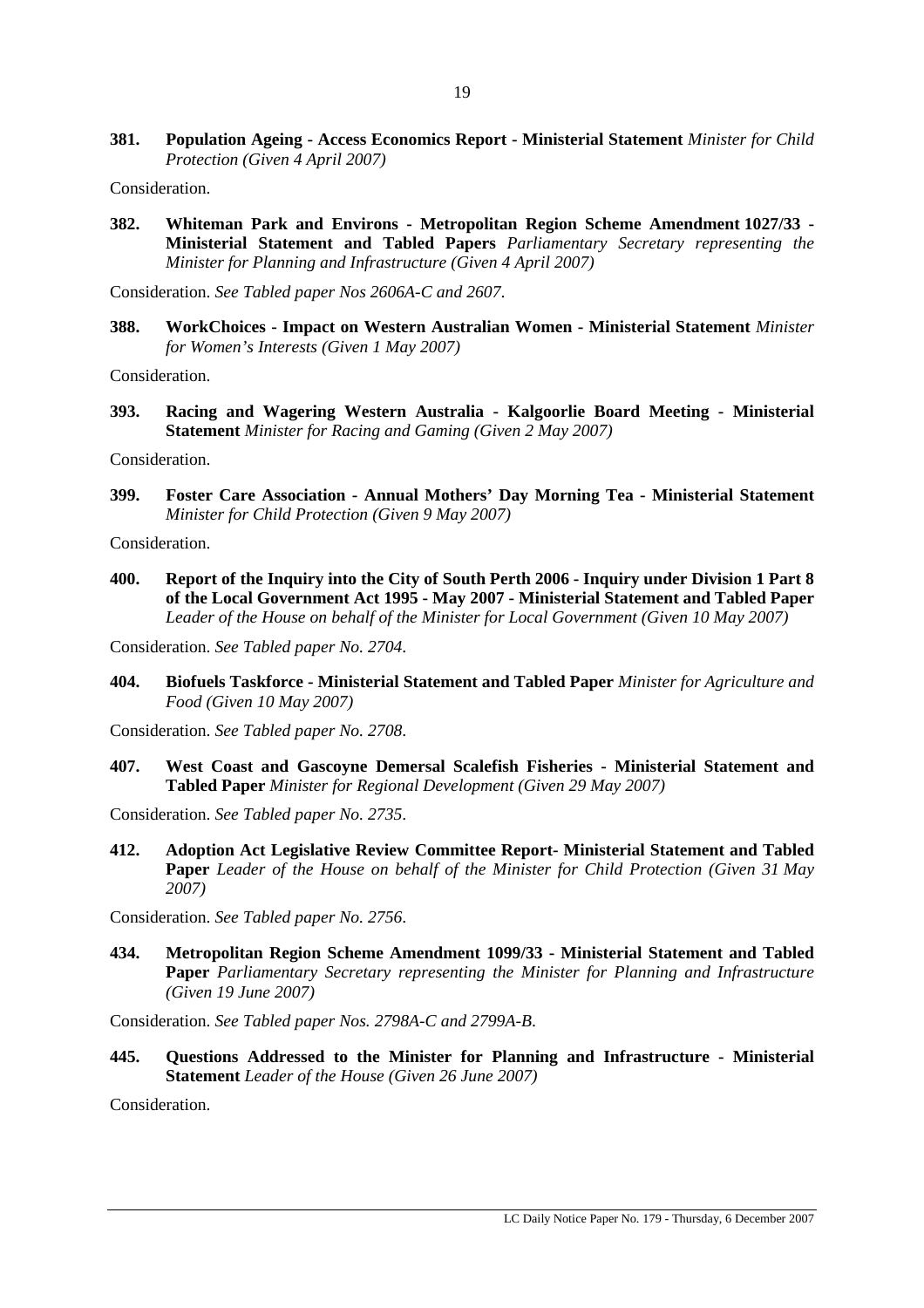**448. National Environment Protection Council Acts - Second Review - Ministerial Statement and Tabled Paper** *Parliamentary Secretary representing the Minister for the Environment (Given 28 June 2007)* 

Consideration. *See Tabled paper No. 2917*.

**449. Ord Sugar Mill - Purchase by Ord River Canegrowers Pty Ltd - Ministerial Statement**  *Minister for Agriculture and Food (Given 28 June 2007)* 

Consideration.

**461. Equine Influenza - Ministerial Statement** *Minister for Agriculture and Food (Given 28 August 2007)* 

Consideration.

**462. Equine Influenza - Ministerial Statement** *Minister for Racing and Gaming (Given 28 August 2007)* 

Consideration.

**463. Horse Industries - Equine Influenza - Ministerial Statement** *Minister for Agriculture and Food (Given 29 August 2007)* 

Consideration.

**464. Dry Season Assistance Scheme - Ministerial Statement** *Minister for Agriculture and Food (Given 29 August 2007)* 

Consideration.

**470. 2008 Legislative Council Sitting Dates - Ministerial Statement and Tabled Paper** *Leader of the House (Given 5 September 2007)* 

Consideration. *See Tabled paper No. 3106*.

**475. West Coast Demersal Scalefish - Management Plan - Ministerial Statement and Tabled Papers** *Minister for Fisheries (Given 18 September 2007)* 

Consideration. *See Tabled paper Nos. 3130 and 3131*.

**491. Forest Products Act 2000 - Review - Ministerial Statement and Tabled Papers** *Minister for Forestry (Given 27 September 2007)* 

Consideration. *See Tabled paper Nos. 3253 and 3254.*

**493. Department for Child Protection - Annual Report - Ministerial Statement** *Minister for Child Protection (Given 27 September 2007)* 

Consideration.

**502. Carer's Week - Ministerial Statement** *Minister for Child Protection (Given 17 October 2007)* 

Consideration.

**503. Greater Bunbury Region Scheme - Ministerial Statement and Tabled Papers** *Parliamentary Secretary representing the Minister for Planning and Infrastructure (Given 17 October 2007)* 

Consideration. *See Tabled paper Nos. 3381A-W and 3382A-K*.

LC Daily Notice Paper No. 179 - Thursday, 6 December 2007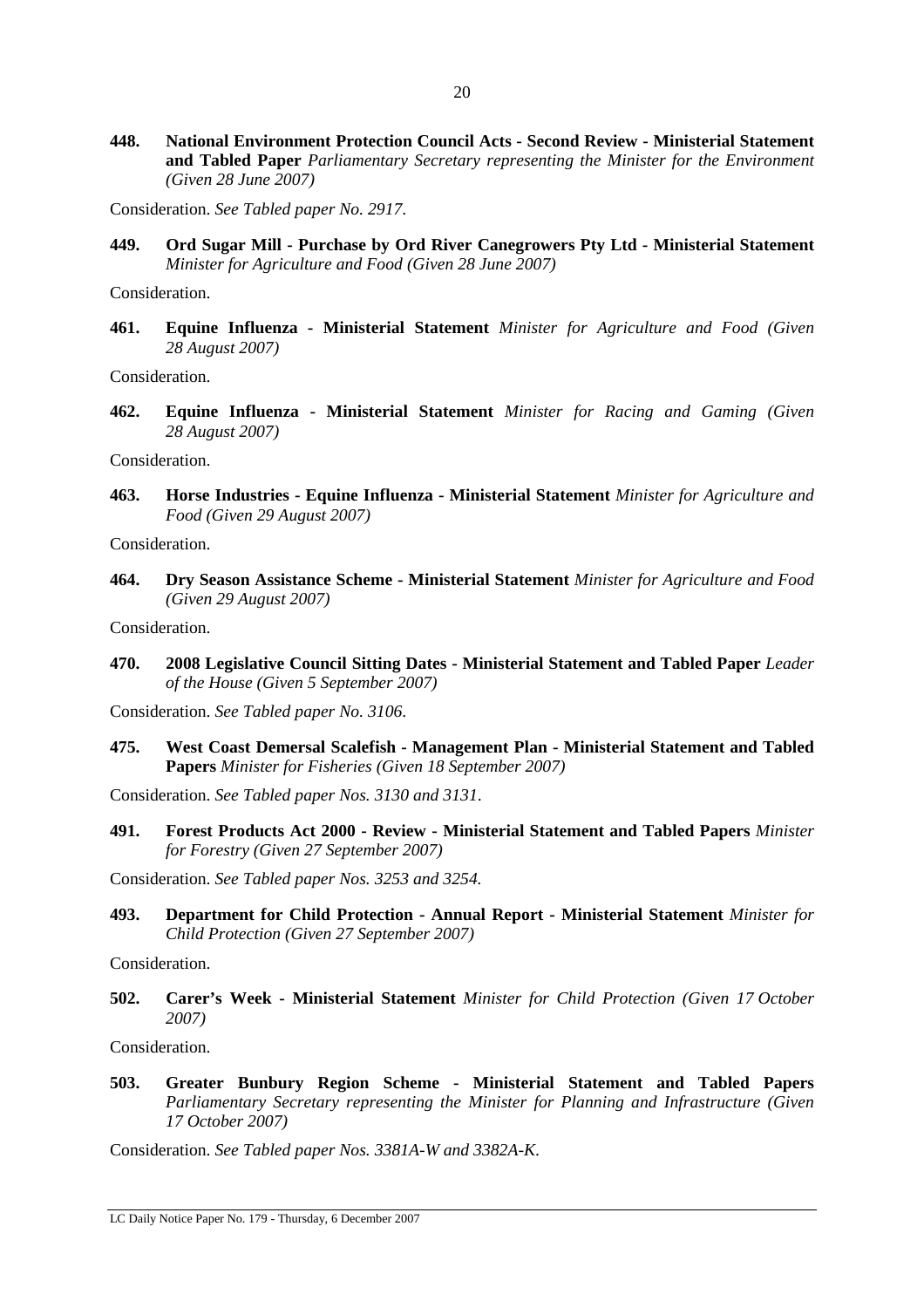**504. Metropolitan Region Scheme Amendments 1115/33 to 1118/33 (Jandakot Structure Plan) - Ministerial Statement and Tabled Papers** *Parliamentary Secretary representing the Minister for Planning and Infrastructure (Given 17 October 2007)* 

Consideration. *See Tabled paper Nos. 3383A-D and 3384A-E*.

**506. Children's Week and Commissioner for Children and Young People - Ministerial Statement** *Minister for Child Protection (Given 23 October 2007)* 

Consideration.

**507. Seniors - Living Histories Exhibition - Ministerial Statement** *Minister for Seniors and Volunteering (Given 23 October 2007)* 

Consideration.

**508. Forest Products Commission - Western Australia Biomass Pty Ltd - Contract - Ministerial Statement and Tabled Paper** *Minister for Forestry (Given 24 October 2007)* 

Consideration. *See Tabled paper No. 3435*.

**541. Western Australian Racing Industry Hall of Fame - Ministerial Statement** *Minister for Racing and Gaming (Given 21 November 2007)* 

Consideration.

**550. Proposed Revocation of Portions of State Forest Nos 22 and 38 - Ministerial Statement and Tabled Paper** *Parliamentary Secretary representing the Minister for the Environment (Given 4 December 2007)* 

Consideration. *See Tabled paper No. 3575*.

**551. Proposed Revocation of Portions of State Forest Nos 2, 12, 16, 38, 55 and 57 - Ministerial Statement and Tabled Paper** *(Given 4 December 2007)* 

Consideration. *See Tabled paper No. 3576*.

**558. Recognition of Thank a Volunteer Day - Ministerial Statement** *Minister for Seniors and Volunteering (Given 5 December 2007)* 

Consideration.

# **CONSIDERATION OF COMMITTEE REPORTS**

 $\overline{a}$ 

 $\overline{a}$ 

**385. Joint Standing Committee on the Corruption and Crime Commission - Report No. 22 - Public Hearing with the Corruption and Crime Commission on 21 March 2007 - Committee Report** *(Tabled 5 April 2007)* 

Consideration. *See Tabled paper No. 2617*.

**386. Joint Standing Committee on the Corruption and Crime Commission - Report No. 23 - Examination of the 2005-2006 Annual Report of the Corruption and Crime Commission - Committee Report** *(Tabled 5 April 2007)* 

Consideration. *See Tabled paper No. 2618*.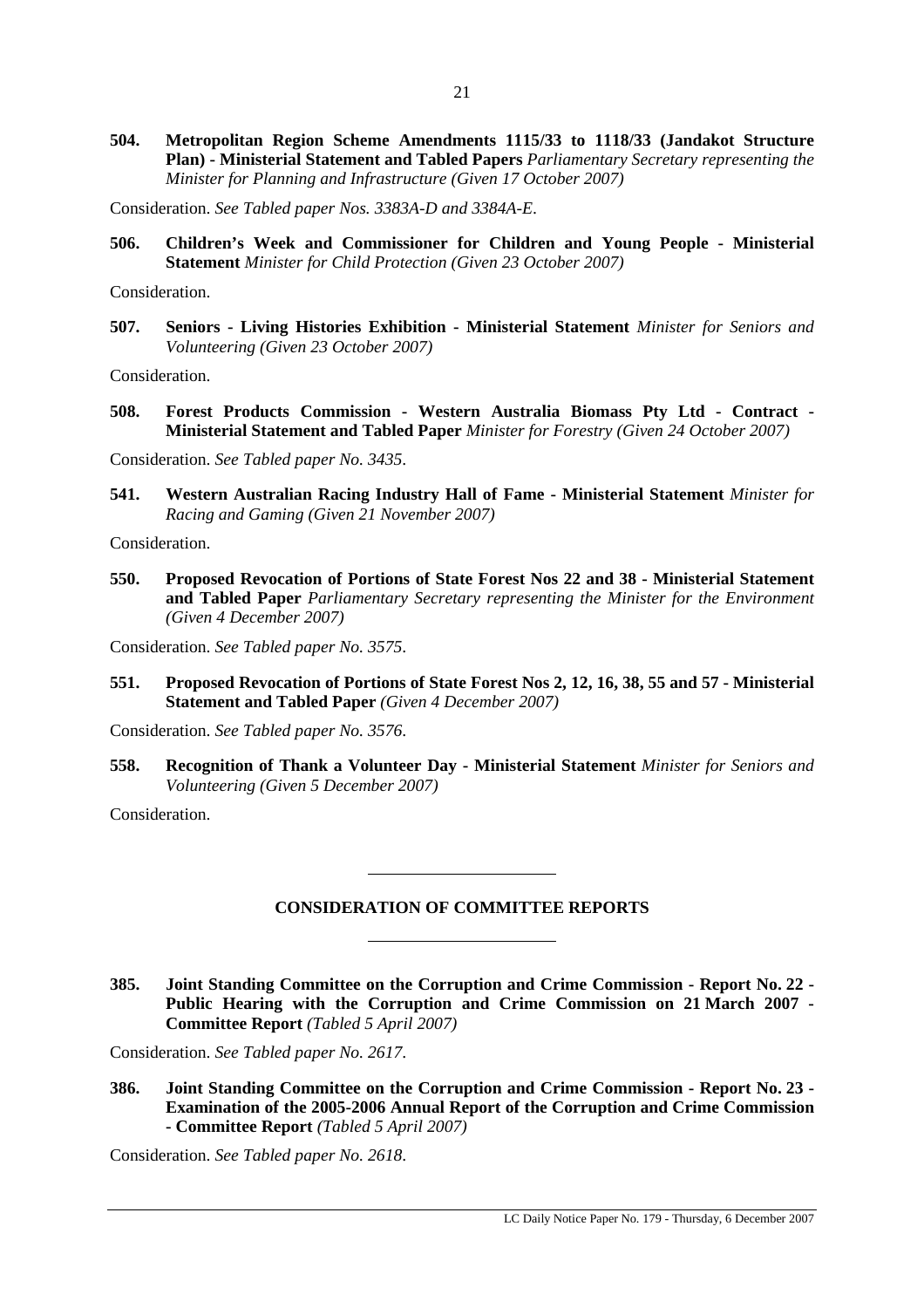**389. Standing Committee on Uniform Legislation and Statutes Review - Report No. 17 - Annual Report 2006 - Committee Report** *(Tabled 1 May 2007)* 

Consideration. *See Tabled paper No. 2623*.

**394. Standing Committee on Public Administration - Report No. 4 - A Matter Arising from the Committee's Annual Report 2006 - Management of Asbestos Containing Materials in Western Australian Schools - Committee Report** *(Tabled 2 May 2007)* 

Consideration. *See Tabled paper No. 2634*.

**408. Standing Committee on Estimates and Financial Operations - Report No. 7 - Annual Report 2006 - Committee Report** *(Tabled 29 May 2007)* 

Consideration. *See Tabled paper No. 2736.*

**409. Joint Standing Committee on the Corruption and Crime Commission - Report No. 24 - Interim Report on Amendments to the Corruption and Crime Commission Act 2003 - A Public Interest Monitor - Committee Report** *(Deemed Tabled 17 May 2007)* 

Consideration. *See Tabled paper No. 2716.* 

**410. Joint Standing Committee on the Corruption and Crime Commission - Report No. 25 - Report on Past Misconduct Inquiry - Western Australia Police - Committee Report**  *(Deemed Tabled 17 May 2007)* 

Consideration. *See Tabled paper No. 2717.* 

**432. Standing Committee on Procedure and Privileges - Special Report - In Relation to a Request for Power to Confer With a Select Committee - Committee Report** *(Tabled 6 June 2007)* 

Consideration. *See Tabled paper No. 2767*.

**433. Joint Standing Committee on Delegated Legislation - Report No. 23 - Issues of Concern Raised by the Committee Between 1 May 2006 and 30 April 2007 With Respect to Local Laws - Committee Report** *(Tabled 7 June 2007)* 

Consideration. *See Tabled paper No. 2788*.

**435. Joint Standing Committee on the Corruption and Crime Commission - Report No. 26 - Inquiry into the Future Operation of Witness Protection Programmes in Western Australia - Committee Report** *(Tabled 19 June 2007)* 

Consideration. *See Tabled paper No. 2800*.

**441. Standing Committee on Uniform Legislation and Statutes Review - Report No. 19 - Administrative Practices and Procedures and Parliamentary Processes Involving Treaties Entered Into, or Proposed to be Entered Into, By the Commonwealth - Committee Report** *(Tabled 20 June 2007)* 

Consideration. *See Tabled paper No. 2821*.

**444. Joint Standing Committee on the Corruption and Crime Commission - Report No. 27 - Hearing with the Parliamentary Inspector of the Corruption and Crime Commission on 9 May 2007 - Committee Report** *(Tabled 26 June 2007)* 

Consideration. *See Tabled paper No. 2840*.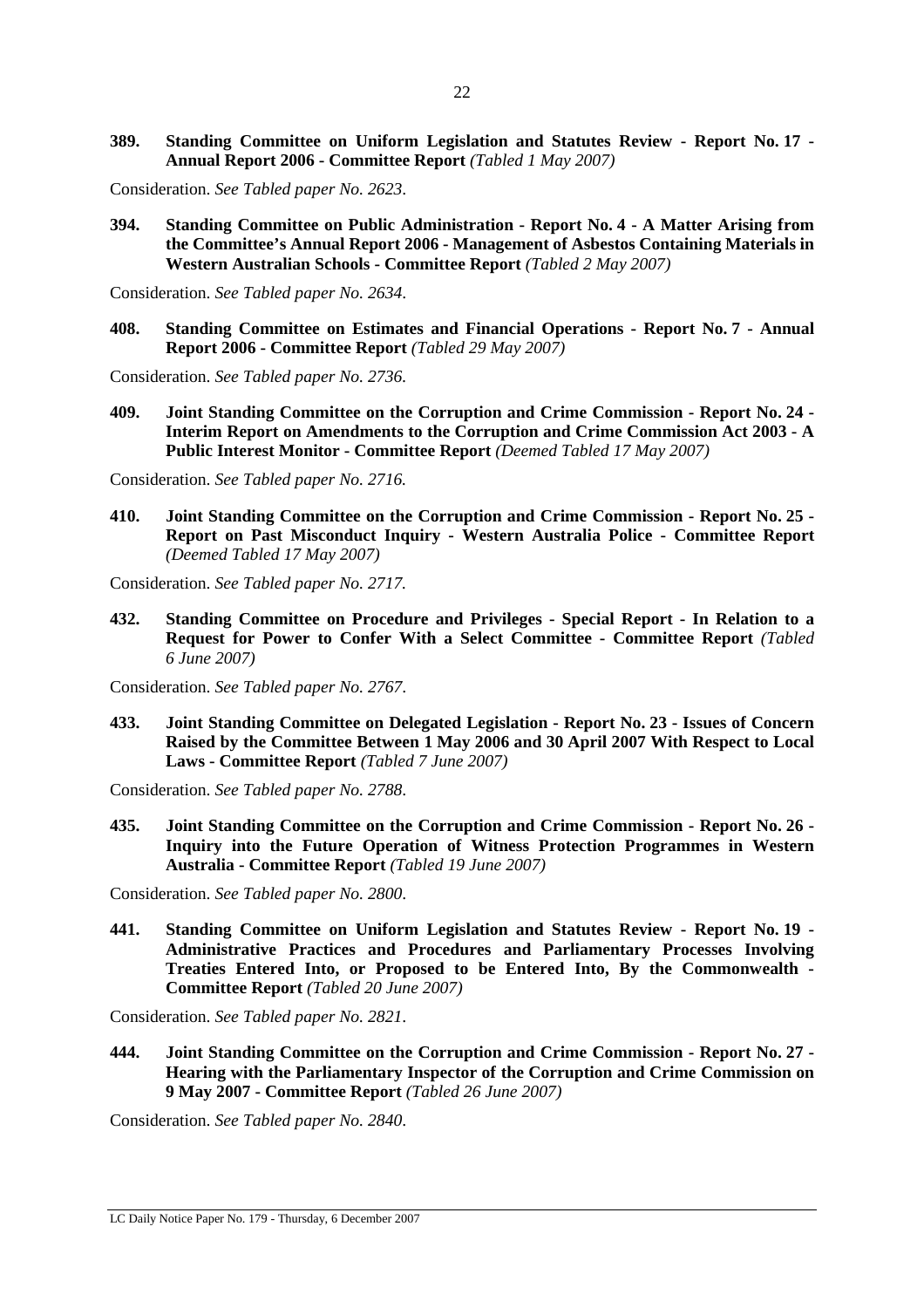**451. Joint Standing Committee on the Corruption and Crime Commission - Report No. 28 - Parliamentary Inspectors Investigation and Review of the Acts and Proceedings of the Corruption and Crime Commission Concerning Mr John D'Orazio - Committee Report**  *(Tabled 14 August 2007)* 

Consideration. *See Tabled paper No. 2948*.

**452. Joint Standing Committee on the Corruption and Crime Commission - Report No. 29 - Legislative and Procedural Matters Arising from the Parliamentary Inspectors Investigation and Review of the Acts and Proceedings of the Corruption and Crime Commission Concerning Mr John D'Orazio - Committee Report** *(Tabled 14 August 2007)* 

Consideration. *See Tabled paper No. 2949*.

**454. Standing Committee on Estimates and Financial Operations - Special Report - On a Matter Arising from the 2006/07 Budget Estimates Hearings in Relation to the Western Australian Sports Centre Trust - Committee Report** *(Tabled 14 August 2007)* 

Consideration. *See Tabled paper No. 2950*.

**459. Standing Committee on Estimates and Financial Operations - Report No. 8 - Budget Estimates 2006/07 - Committee Report** *(Tabled 16 August 2007)* 

Consideration. *See Tabled paper No. 3013*.

**468. Select Committee into Public Obstetric Services - Committee Report** *(Tabled 31 August 2007)* 

Consideration. *See Tabled paper No. 3087.* 

**481. Joint Standing Committee on the Corruption and Crime Commission - Report No. 30 - Annual Report 2006-2007 - Committee Report** *(Tabled 20 September 2007)* 

Consideration. *See Tabled paper No. 3161*.

**494. Standing Committee on Environment and Public Affairs - Report No. 10 - Overview of Petitions - Committee Report** *(Tabled 27 September 2007)* 

Consideration. *See Tabled paper No. 3255*.

**495. Standing Committee on Estimates and Financial Operations - Report No. 10 - Annual Hearings in Relation to the Budget Estimates 2007/08 - Committee Report** *(Tabled 27 September 2007)* 

Consideration. *See Tabled paper No. 3256*.

**496. Standing Committee on Public Administration - Report No. 6 - Interim Report in Relation to the Inquiry Into the Governance of Western Australia's Water Resources - Committee Report** *(Tabled 27 September 2007)* 

Consideration. *See Tabled paper No. 3257*.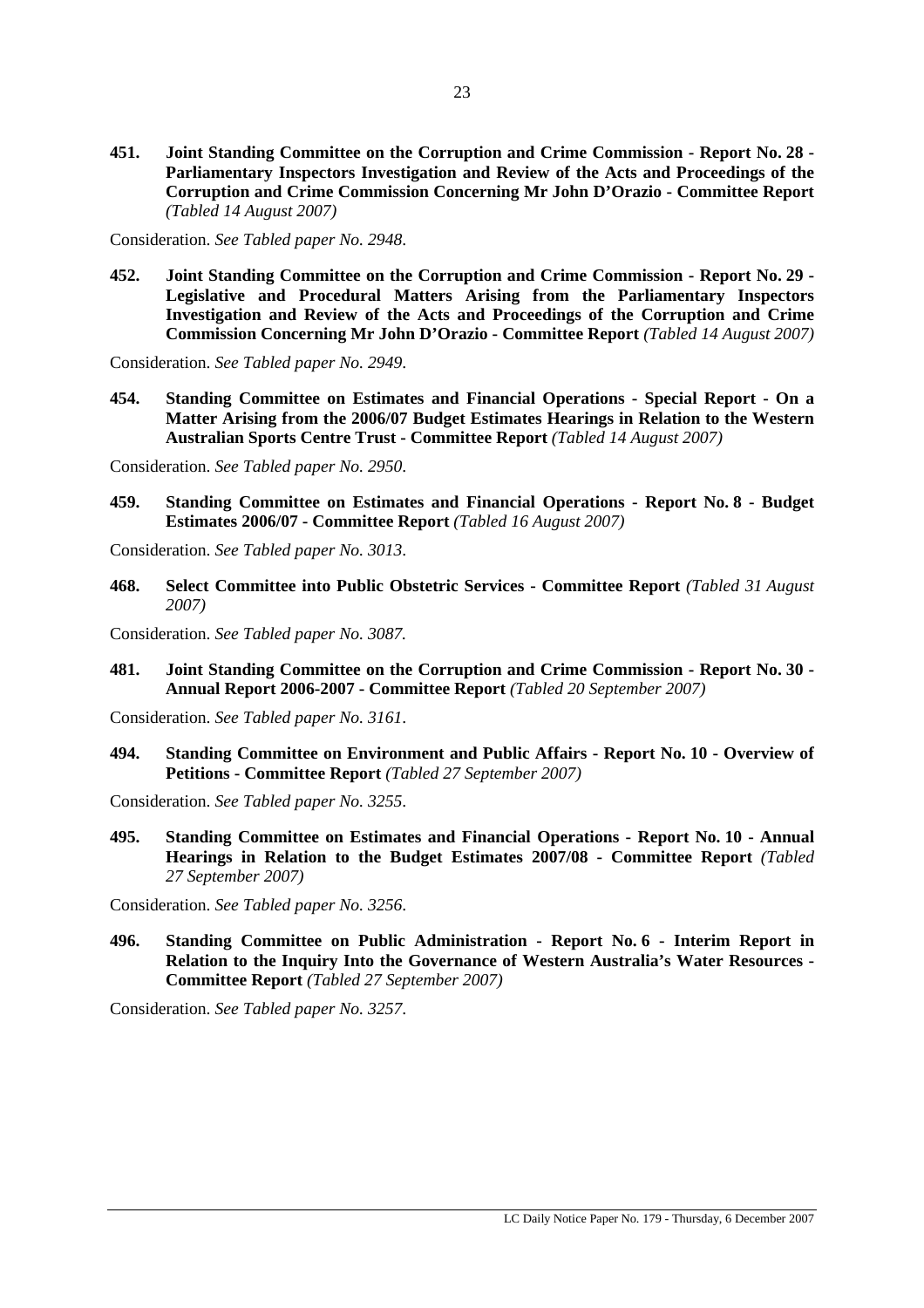### **BILLS REFERRED TO COMMITTEES**

### **\*478. Surrogacy Bill 2007** *[LA 190-2] Minister for Child Protection*

 $\overline{a}$ 

 $\overline{a}$ 

Discharged and referred to the Standing Committee on Legislation (Wednesday, 14 November 2007) and to report by Thursday, 10 April 2008.

Second reading (Wednesday, 14 November 2007). *cf SNP 190 Issue 2 - 14 November 2007.* 

### **534. Medical Practitioners Bill 2006** *[LA 183-2] Minister for Child Protection representing the Minister for Health*

Now stands referred to the Standing Committee on Uniform Legislation and Statutes Review. (SO 230A applies until 20 December 2007).

Second reading adjourned (Wednesday, 21 November 2007).

**537. Cross-border Justice Bill 2007** *[LA 236-1] Minister for Child Protection representing the Attorney General*

Now stands referred to the Standing Committee on Uniform Legislation and Statutes Review. (SO 230A applies until 20 December 2007).

Second reading adjourned (Wednesday, 21 November 2007).

**538. Legal Profession Bill 2007** *[LA 245-1] Minister for Child Protection representing the Attorney General*

Now stands referred to the Standing Committee on Uniform Legislation and Statutes Review. (SO 230A applies until 20 December 2007).

Second reading adjourned (Wednesday, 21 November 2007).

 $\overline{a}$ 

 $\overline{a}$ 

### **MATTERS REFERRED TO COMMITTEES**

**15. Report by Chairman of Committees - Reflections on the Legislative Council Committee System and its Operations During the 36<sup>th</sup> Parliament - Discussions with the Chairs and Deputy Chairs of Parliamentary Committees** *(Referred 19 May 2005)* 

Now stands referred to the Standing Committee on Procedure and Privileges. *See Tabled paper No. 367*.

**51. Standing Committee on Uniform Legislation and Statutes Review - Intergovernmental Agreement on the Reform of Commonwealth - State Financial Relations** *(Referred 19 October 2005)* 

On the motion of Hon Simon O'Brien, as amended, as follows -

That the Standing Committee on Uniform Legislation and Statutes Review do inquire into and report on the Intergovernmental Agreement on the Reform of Commonwealth - State Financial Relations including -

(a) the implementation of that Agreement;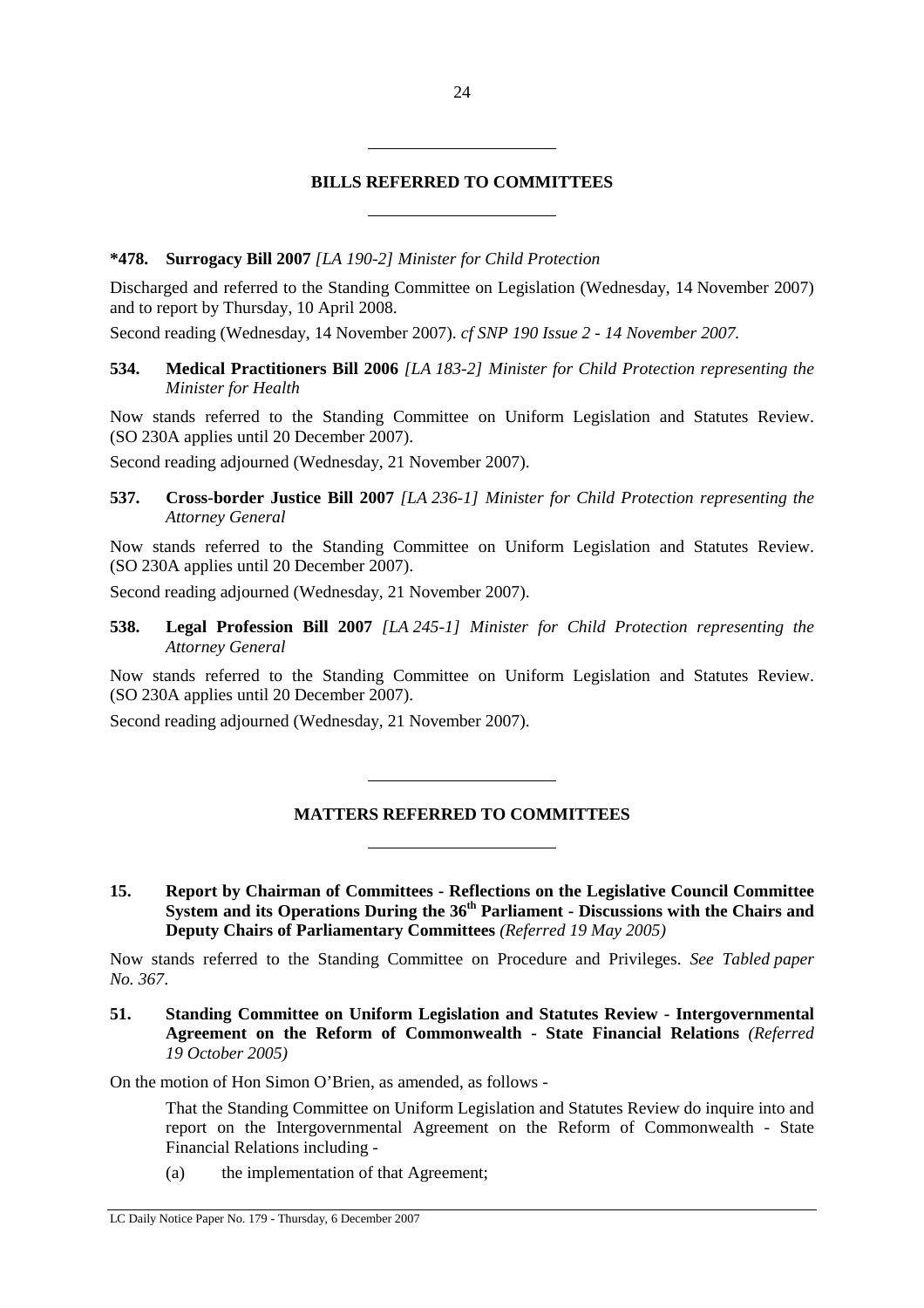- (b) any reviews required by that Agreement;
- (c) the possible impact of any matters proposed or arising under any review;
- (d) any related issues the Committee considers appropriate;
- (e) the fiscal benefits flowing to the Commonwealth from the economic development of Western Australia;
- (f) the extent of, reasons for and ways to ameliorate Western Australia's fiscal subsidy to the rest of the Australian Federation; and
- (g) the relative extent of and potential for Commonwealth direct investment in Western Australian infrastructure.

Now stands referred to the Standing Committee on Uniform Legislation and Statutes Review.

# **122. Standing Committee on Legislation - State Administrative Tribunal** *(Referred 7 June 2007)*

On the motion of Leader of the House as follows -

That under the *State Administrative Tribunal Act 2004*, section 173(b), the function of conducting an inquiry into the jurisdiction and operation of the State Administrative Tribunal be conferred upon the Standing Committee on Legislation.

Now stands referred to the Standing Committee on Legislation. Hon George Cash is substitute for Hon Peter Collier.

# **132. Standing Committee on Estimates and Financial Operations - Memorandum of Understanding Between Balga Senior High School and Manufacturing Industry Training Services Pty Ltd** *(Referred 27 June 2007)*

On the motion of Hon Peter Collier, as amended, as follows -

That -

- (1) The Standing Committee on Estimates and Financial Operations is to inquire into and report on -
	- (a) the establishment, administration and financing of the Balga Works Program; and
	- (b) such other relevant matters as the Committee considers appropriate.
- (2) The Committee is to report to the House no later than Thursday, 13 March 2008.

Now stands referred to the Standing Committee on Estimates and Financial Operations.

**158. Standing Committee on Procedure and Privileges - Select Committee of Privilege on a Matter Arising in the Standing Committee on Estimates and Financial Operations - Referral of a Matter of Privilege to the Standing Committee on Procedure and Privileges**  *(Referred 13 November 2007)* 

On the motion of Hon Murray Criddle as follows -

That -

- (1) The Standing Committee on Procedure and Privileges inquire into and report on
	- (a) whether articles appearing in *The West Australian* newspaper on Wednesday, 7 November 2007, and Thursday, 8 November 2007, disclosed the private proceedings of the Select Committee of Privilege on a matter arising in the Standing Committee on Estimates and Financial Operations;
	- (b) if so, whether such disclosure constitutes a breach of the privileges, or is a contempt, of this House;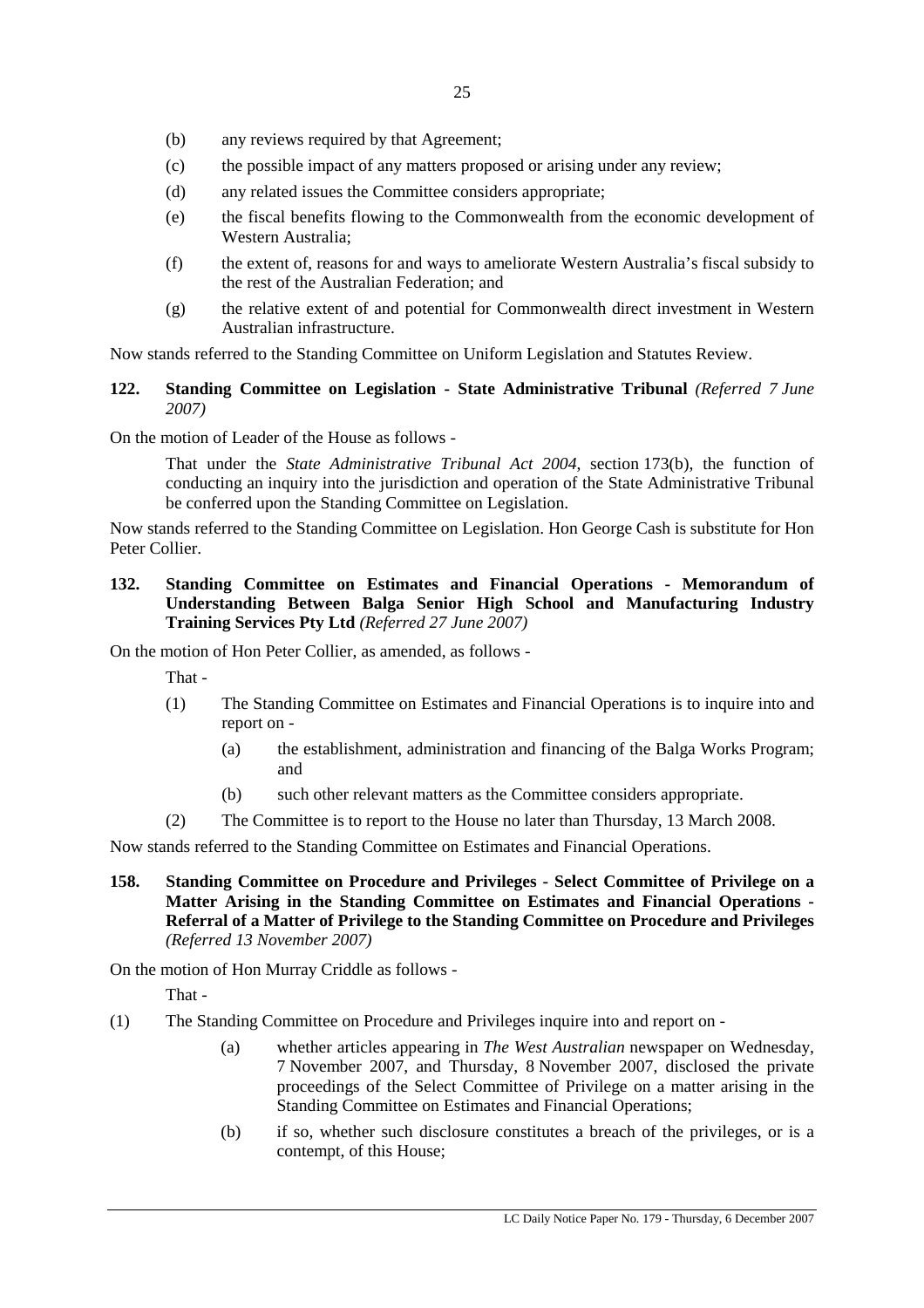- (c) if the Committee so finds, what penalty, if any, the House might impose for the breach or contempt; and
- (d) any other relevant matter arising from the Committee's investigation.
- (2) The Committee have access to the documents set out in Appendix 1 of the Special Report of the Select Committee of Privilege on a Matter Arising in the Standing Committee on Estimates and Financial Operations in relation to Matters of Privilege raised before the Committee.

Now stands referred to the Standing Committee on Procedure and Privileges.

 $\overline{a}$ 

 $\overline{a}$ 

**171. Petition - Burrup Peninsula Development** *(Tabled 5 December 2007 - By Delivery) Hon Giz Watson (657 signatures)* 

Requesting the Legislative Council oppose the proposed establishment of the Woodside LNG land based Pluto development on site A & B on the Burrup Peninsula. *See Tabled paper No. 3588*.

**172. Petition - Teacher Shortage** *(Tabled 5 December 2007) Hon Matt Benson-Lidholm (3,387 signatures)* 

Requesting the Legislative Council support the implementation of attraction and retention measures for teachers and administrators. *See Tabled paper No. 3589*.

# **GOVERNMENT RESPONSES**

| <b>Committee</b>                                                                          | <b>Minister</b>                                             | <b>Due Date</b> |
|-------------------------------------------------------------------------------------------|-------------------------------------------------------------|-----------------|
| Standing Committee on Uniform<br>Legislation and General Purposes<br>Committee            | Premier, Minister for State and<br><b>Federal Relations</b> | 18 March 2005   |
| Report No 23: Sessional Report:<br>Second Session of<br><i>Thirty-Sixth</i><br>Parliament |                                                             |                 |
| Tabled 18 November 2004.<br>See<br>Tabled paper No. 2932.                                 |                                                             |                 |
| Standing Committee on Environment<br>and Public Affairs                                   | Minister<br>for<br>Planning<br>and<br>Infrastructure        | 7 April 2007    |
| Report No. 7: Petition in relation to the<br>Proposed Marina at Point Peron               |                                                             |                 |
| Tabled 7 December 2006. See Tabled<br>paper No. 2334                                      |                                                             |                 |